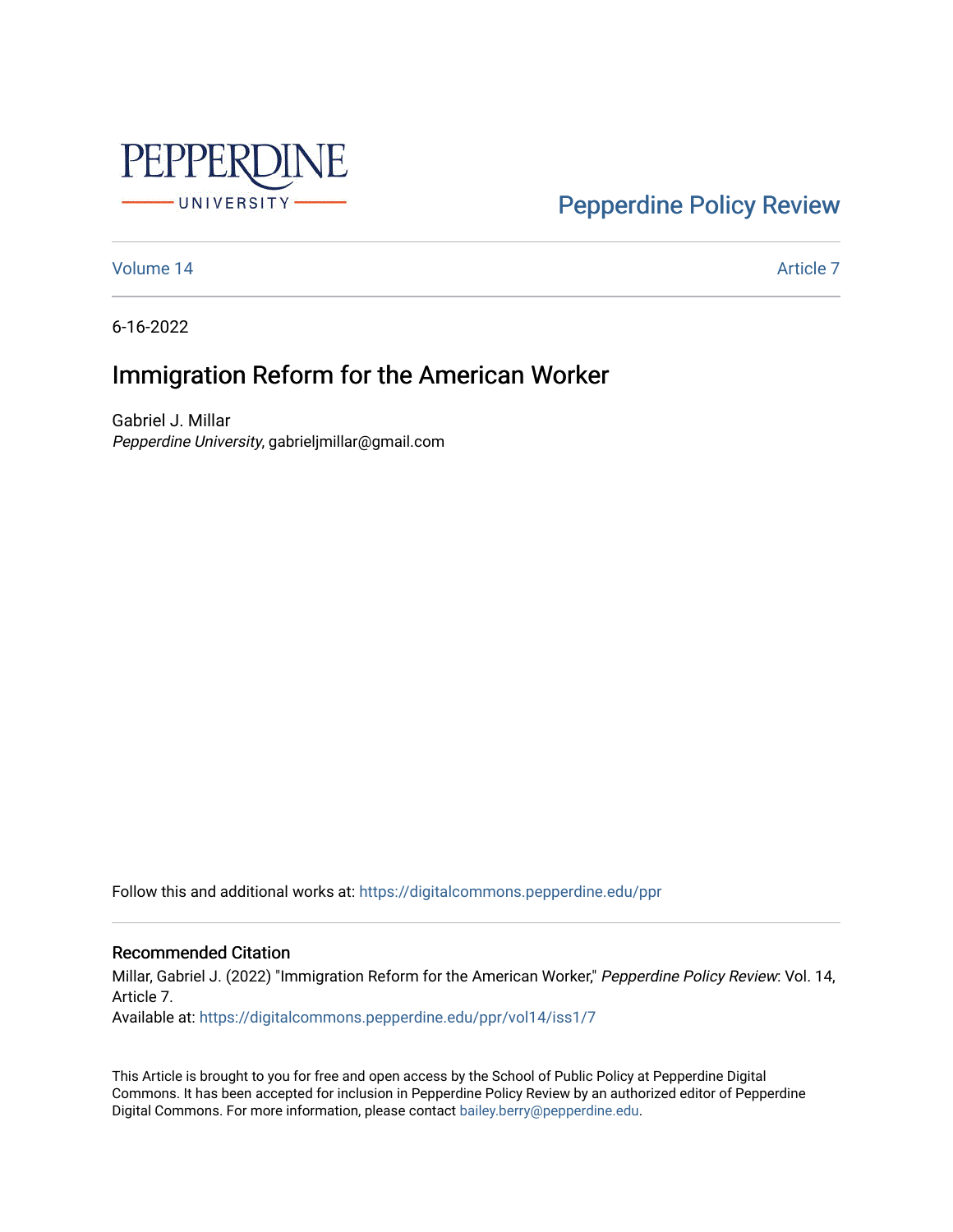# **Introduction**

Among the myriad of problems facing the United States, immigration is the one that will determine the fate of the nation. Currently, there is a gap in the academic literature on immigration policy. The body of literature now depends on the assumption that the United States is an economic zone that requires the infinite free flow of migrants to continue sustained GDP growth. Few researchers study the long-term effects of immigration on native workers, their wages, and prosperity. The United States must consider its people first in all economic decisions, something it has not done regarding immigration policy.

Immigration policy in the United States has taken many different forms since the nation's inception. The Naturalization Act of 1790 allowed citizenship to white immigrants–of Western European descent–who lived in the new country for at least two years. It also granted citizenship to the children of citizens born abroad. This precedent remained for more than 150 years until the Hart-Cellar Act of 1965. Before the passage of that act, the United States system of immigration was restrictive in nature. Congress passed the act as part of Lyndon Johnson's "Great Society" policy program of the 1960s. The "Great Society" reforms introduced sweeping liberal reforms to the United States government and way of life. The justification for these reforms centered around the idea that America was changing and needed to lean into the liberal reforms of the government. Embracing its role as a global superpower in the new world that emerged after World War II, the United States changed from a domestically focused immigration system to a system that favors international migration and globalism.

United States immigration policy has been oriented towards making the nation a global force for equal economic opportunity. When the Hart-Cellar Immigration Act was passed, immigration policy was restrictive. The legislation modified the requirements for residency. This action had a profound impact on the trajectory of the United States, as it drastically altered the character of the nation. While mass immigration may have been helpful in an era where globalization seemed inevitable, the United States must re-evaluate its national economic goals in a time of political uncertainty.

Immigration has no simple solution. As polarization and income inequality increase in the United States, a palatable bipartisan reform seems ever more unlikely. Congress is disinterested in lowering immigration caps and halting the massive influx of immigrants into the U.S. each year. Since 2005, the United States has welcomed over a million people on average each year to live and work in the United States.<sup>1</sup> Additionally, an estimated 11.4 million illegal aliens reside within

<sup>&</sup>lt;sup>1</sup> "Table 1. Persons Obtaining Lawful Permanent Resident Status: Fiscal Years 1820 to 2019," Department of Homeland Security, September 16, 2020, [https://www.dhs.gov/immigration](https://www.dhs.gov/immigration-statistics/yearbook/2019/table1)[statistics/yearbook/2019/table1.](https://www.dhs.gov/immigration-statistics/yearbook/2019/table1)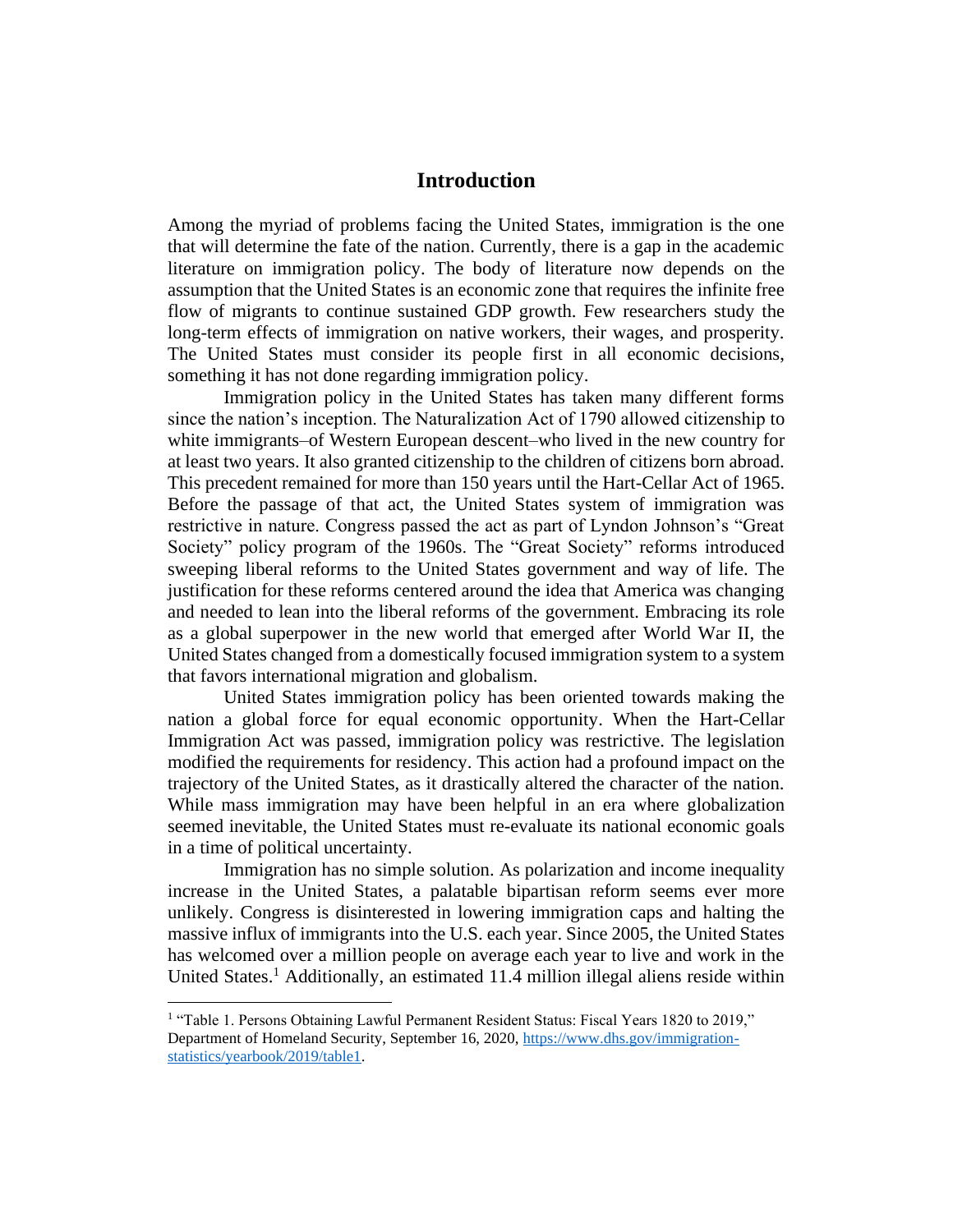United States Borders.<sup>2</sup> These numbers continue to grow, despite the seismic economic and political shift in the American economy because of the Covid-19 pandemic and related policies.

The current status quo for immigration is unsustainable. Immigration reform and specific measures should be enacted. Otherwise, the status quo could lead America towards irreversible social and economic conditions.

# **Regulatory History**

In theory, the Hart-Cellar Act addressed racism in the immigration system. As noted in the introduction, the government was transforming society by mandating equality; thus, it was logical that the immigration system would also get reformed. Before Hart-Cellar, the immigration system operated off a country-of-origin quota. The Johnson-Reed Act of 1924 was instituted to limit immigration after the "Great Wave" at the beginning of the twentieth century. It directed nearly 70 percent of immigration slots to Northern Europeans, cut back on eastern and southern European immigration, and wholly excluded Africa and Asia. It left immigration open to the Western Hemisphere. That policy had a clear rationale and focus. Hart-Cellar did not. Its only aim was to promote universal, equal access to the American labor market, which set the stage for decades of disaster in immigration policy.

Hart-Cellar ended the quota-based immigration system and opened the United States system to the world. The only goal was to end the quota; however, there were no other goals or focus beyond this. President Johnson made vague rhetoric about uniting families and bringing new skills to America. He faced little opposition in Congress. His most vigorous opposition came from labor groups. Myra Hacker, a member of the New Jersey Coalition, gave a strong argument against the bill in a Senate hearing. She said,

In light of our 5 percent unemployment rate, our worries over the so-called population explosion, and our menacingly mounting welfare costs, are we prepared to embrace so great a horde of the world's unfortunates? At the very least, the hidden mathematics of the bill should be made clear to the public so that they may tell their congressman how they feel about providing jobs, schools, homes, security against want, citizen education, and a brotherly welcome

<sup>2</sup> Bryan Baker, "Population Estimates Estimates of the Unauthorized Immigrant Population Residing in The," 2021, [https://www.dhs.gov/sites/default/files/publications/immigration](https://www.dhs.gov/sites/default/files/publications/immigration-statistics/Pop_Estimate/UnauthImmigrant/unauthorized_immigrant_population_estimates_2015_-_2018.pdf)[statistics/Pop\\_Estimate/UnauthImmigrant/unauthorized\\_immigrant\\_population\\_estimates\\_2015\\_-](https://www.dhs.gov/sites/default/files/publications/immigration-statistics/Pop_Estimate/UnauthImmigrant/unauthorized_immigrant_population_estimates_2015_-_2018.pdf) [\\_2018.pdf.](https://www.dhs.gov/sites/default/files/publications/immigration-statistics/Pop_Estimate/UnauthImmigrant/unauthorized_immigrant_population_estimates_2015_-_2018.pdf)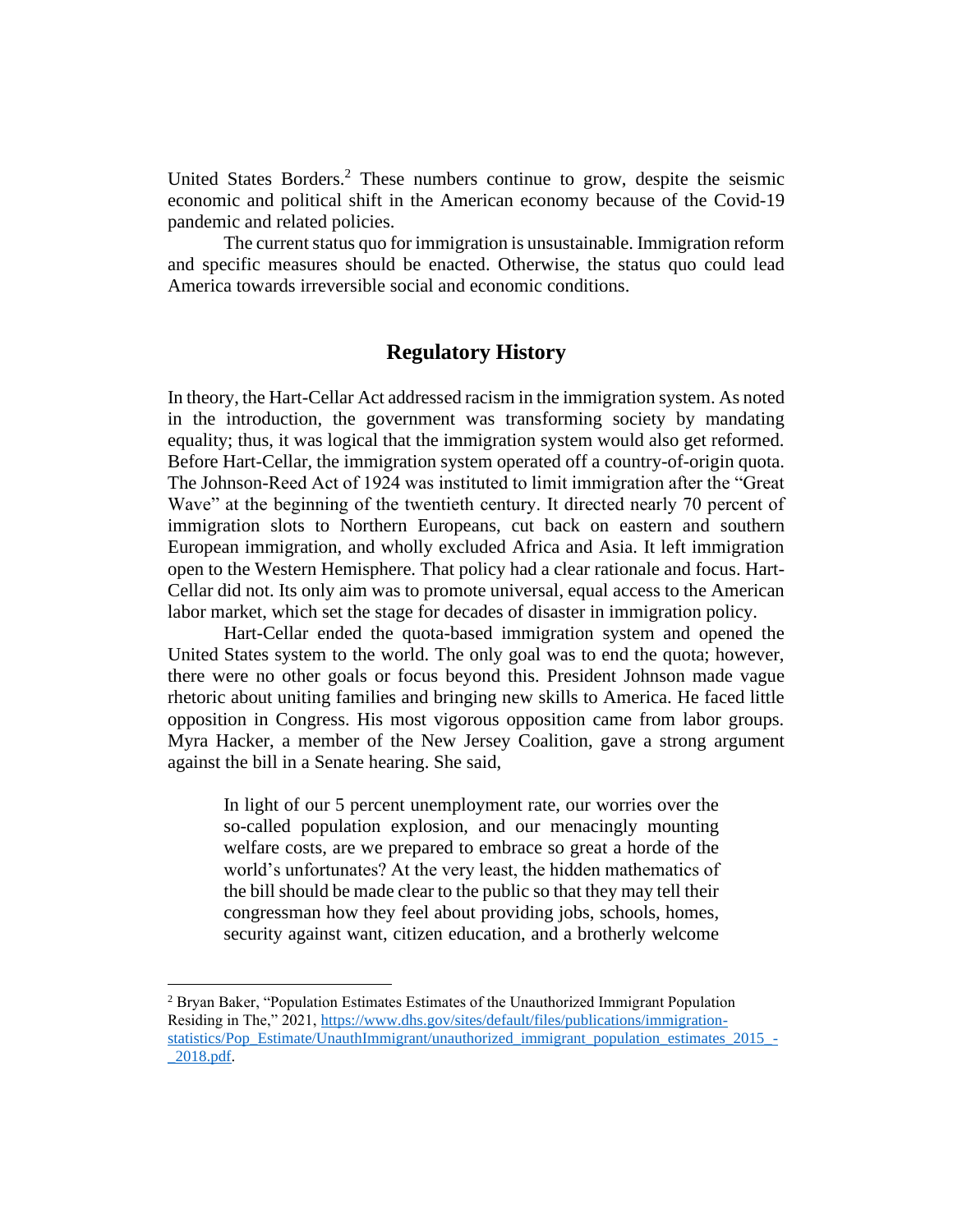… for an indeterminately enormous number of aliens from underprivileged lands.<sup>3</sup>

The Democratic Party ignored these legitimate concerns and steamrolled the legislation through Congress. The Democratic Party perceived the policy as an extension of the Civil Rights Act. These are two fundamentally different issues. Equality of vote and opportunity for black Americans is an issue so far removed from the immigration system. Without proper consideration for native workers, particularly newly integrated black Americans, Congress passed a blanket bill that created our current immigration crisis.

Policy actions after Hart-Cellar sought to address the structural issues created by that bill. The subsequent large-scale government action on immigration was the Immigration and Control Act of 1986. This omnibus immigration bill tried to enhance enforcement while granting amnesty to illegal immigrants that had entered the country in the wake of the population boom in Latin America. Amnesty requirements were twofold. First, illegals had to have maintained a residence in the country since January 1982 or must have completed 90 days of agricultural work between May 1985 and May 1986. Around 3 million people were amnestied under the legislation.<sup>4</sup> The cost that the American people bore was immense. David Simcox estimated that about 1.66 million legalized workers, 70 percent of whom were unskilled, displaced an average of 187,000 citizens, including many legal permanent residents, jobs each year.<sup>5</sup>

Immigration was still an issue to be solved by 1990. Many bills sought to rectify the problems caused Hart-Cellar and new issues that resulted from amnesty, while at the same time, measures were enacted to curtail illegal immigration. The 1990 Immigration Act increased the amount of new legal permanent residents to 700,000 per year, a forty percent increase, effectively doubling employment-based immigration. It also created the immigration lottery system, which allowed countries with lower immigration to the United States to immigrate here.

During Clinton's administration, Congress attempted large-scale action to curtail illegal immigration; however, these actions were largely ineffective. Legal and unlawful labor alike continued to flood the market. A Republican Congress and the Clinton administration created the NAFTA free trade agreement, costing many American citizens their jobs.<sup>6</sup> As many industries were leaving the United States

[https://ideas.repec.org/a/elg/rokejn/v2y2014i4p429-441.html.](https://ideas.repec.org/a/elg/rokejn/v2y2014i4p429-441.html)

<sup>3</sup> U.S. Senate, Subcommittee on Immigration and Naturalization of the Committee on the Judiciary, Washington, D.C., February 10, 1965, pp. 681-687

<sup>4</sup> David Simcox and John L. Martin, "The Costs of Immigration," CIS.org, 2018, [https://cis.org/Report/Costs-Immigration.](https://cis.org/Report/Costs-Immigration)

<sup>5</sup> Ibid.

 $6$  Robert E. Scott, "The Effects of NAFTA on US Trade, Jobs, and Investment, 1993 $\hat{a}$  ("2013," *Review of Keynesian Economics* 2, no. 4 (2014): 429–41,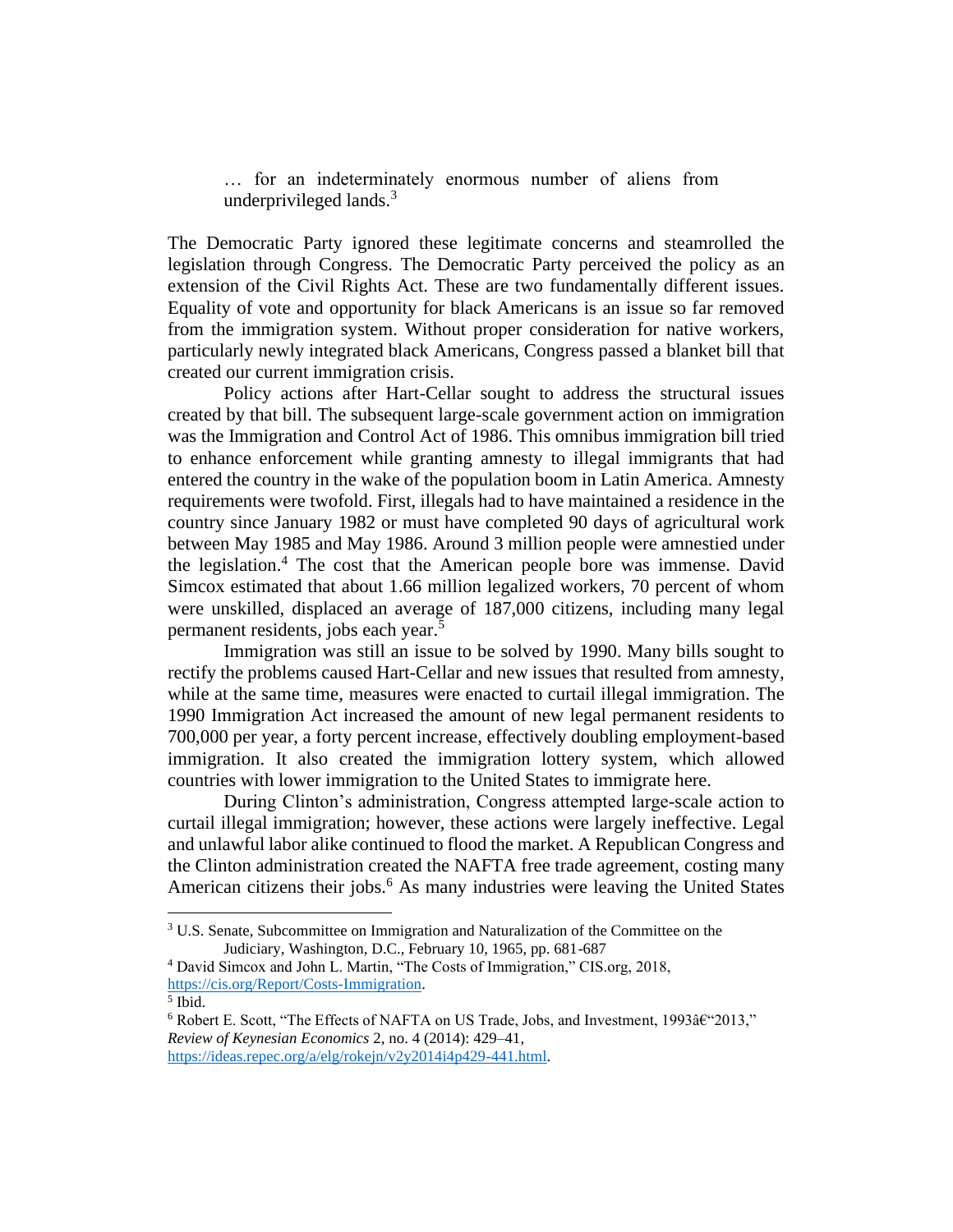(and taking hundreds of thousands of jobs with them), hundreds of thousands of migrants were coming into the United States. This created the displacement of the American worker that is central to the current malaise facing the country.

In 1996, Congress passed The Illegal Immigrant Reform and Immigrant Responsibility Act, which boosted border security and hired more border patrol agents. It allowed state police officers to enforce immigration law within their jurisdiction. These policies were beneficial to the country; taking steps to secure the border always is. However, these did not deter high amounts of legal immigration. The United States set records for immigrant inflow in the 1990s.<sup>7</sup> Growing dissatisfaction among native workers propelled men like Pat Buchannan, a Republican for President, to the center of the political world by highlighting the negative impact that increasing immigration levels would have on the American people.

Legislative efforts in the 2000s never sought to control the labor market properly. President Bush came into office with the intent of reforming the immigration system, but he'd spent all his political capital on the failed war in Iraq. Congress and the Executive branch created legislation that would attempt to secure the border, but unfortunately, the bill was another large-scale amnesty project. Pressure from constituents killed legislation like the Comprehensive Immigration Reform Act of 2007, which would have provided amnesty to millions of illegal aliens and flooded the labor market.

The 2000s saw the federal government take a more active role in regulating immigration. In the wake of the September 11 terrorist attacks, the United States created the Department of Homeland Security. Immigrations and Customs Enforcement (ICE) was created under this department. Some successes of the Bushera immigration policy include the "Secure Communities" program and the expansion of  $287(g)$ . The Secure Communities program is targeted at identifying removable noncitizens from the United States.<sup>8</sup> Secure Communities created a "virtual presence in every jail" – meaning that local law enforcement participates in the deportation of criminal illegal aliens – and allows federal immigration authorities to intervene in alien criminal cases.<sup>9</sup> Johnson et al. write, "According to ICE, when the program ended in 2014 more than 283,000 noncitizens convicted of crimes had been removed through Secure Communities. Since its reactivation in 2017, ICE reports that "more than 43,300 convicted criminal aliens have been

<sup>&</sup>lt;sup>7</sup> "Table 1. Persons Obtaining Lawful Permanent Resident Status: Fiscal Years 1820 to 2019," Department of Homeland Security, September 16, 2020, [https://www.dhs.gov/immigration](https://www.dhs.gov/immigration-statistics/yearbook/2019/table1)[statistics/yearbook/2019/table1.](https://www.dhs.gov/immigration-statistics/yearbook/2019/table1)

<sup>8</sup> Kevin R Johnson et al., *Understanding Immigration Law* (Durham, North Carolina: Carolina Academic Press, 2019), 204.

<sup>9</sup> (Ibid., 204)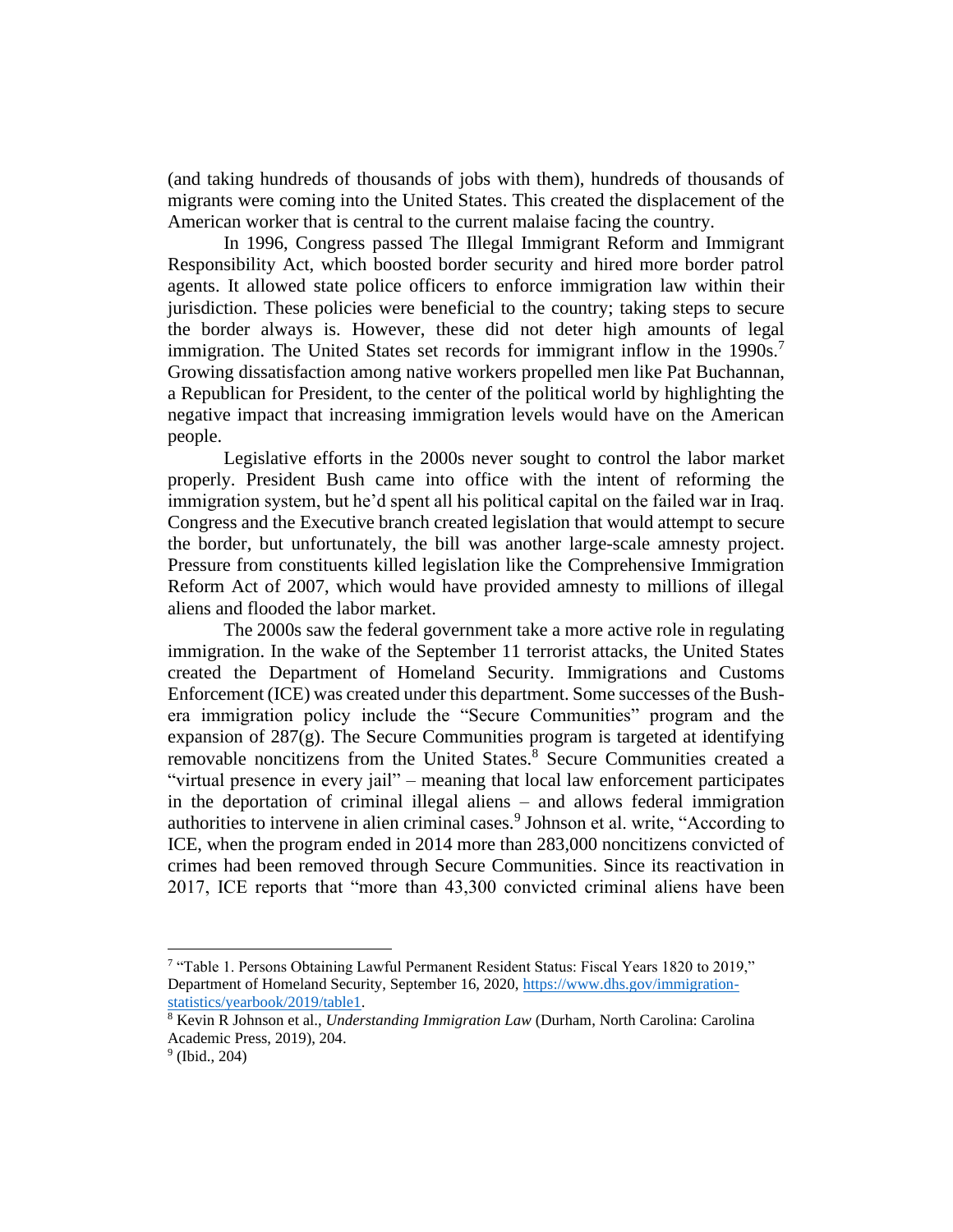removed as a result of Secure Communities."<sup>10</sup> Likewise, section 287(g) of the Illegal Immigration Reform and Immigrant Responsibility act of 1996 is a program to curtail illegal immigration.<sup>11</sup> Johnson et. al write, "This provision authorizes the Secretary of the Department of Homeland Security to enter into agreements, known as Memorandum of Agreement ("MOA"), with state and local law enforcement agencies."<sup>12</sup> The program authorizes state and local law enforcement to assume nearly all of ICE's enforcement power.<sup>13</sup>

Action during the Obama Administration years accelerated the problem of immigration. President Barack Obama promised large-scale immigration reform during his 2008 presidential campaign. However, even with a supermajority in the Senate and a large majority in the House, he could not accomplish anything through legislation. He would eventually utilize prosecutorial discretion to halt the deportation of childhood arrivals through the Deferred Action for Childhood Arrivals (DACA). In 2013, Republican and Democratic Senators took up a massive immigration overhaul. The "Gang of  $Eight$ "<sup>14</sup> – a bipartisan group of eight US Senators from the Democratic and Republican Party – sought to provide amnesty to roughly 11 million illegal aliens who have taken up residence in the United States. The legislation also sought to increase legal migration into the U.S. Despite these negative aspects of the bill, the proposed enforcement measures were a major highlight.<sup>15</sup>

Obama-era immigration policy had significant effects on the direction of the country. He intended to enact historic immigration reform, something President Bush had been unable to get Congress to do. Unfortunately, his enforcement measures were too hawkish for liberals and not hawkish enough for conservatives. His immigration reform attempt failed and set the stage for the 2016 election.

Groups of American citizens felt that the immigration system needed to be changed, and they expressed that sentiment by electing an outsider to fix the problem. It is no wonder that President Donald Trump, who made immigration the centerpiece of his 2016 presidential campaign, won the election. The Trump administration made significant progress in securing the southern border, funding

 $10$  (Ibid., 204-205).

<sup>&</sup>lt;sup>11</sup> U.S. Immigration and Customs Enforcement, "Delegation of Immigration Authority Section 287(G) Immigration and Nationality Act," www.ice.gov, 2022, [https://www.ice.gov/identify-and](https://www.ice.gov/identify-and-arrest/287g)[arrest/287g.](https://www.ice.gov/identify-and-arrest/287g)

<sup>&</sup>lt;sup>12</sup> Kevin R Johnson et al., *Understanding Immigration Law* (Durham, North Carolina: Carolina Academic Press, 2019), 202.

<sup>13</sup> Ibid.,

<sup>&</sup>lt;sup>14</sup> The 'Gang of Eight' consists of four Republican Party Senators, and four Democratic Party Senators. Together, they wrote the Border Security, Economic Opportunity, and Immigration Modernization Act of 2013.

<sup>&</sup>lt;sup>15</sup> These highlights are discussed in the "Introduction to the Alternatives Section" under "Option 1: Status quo with strict law enforcement."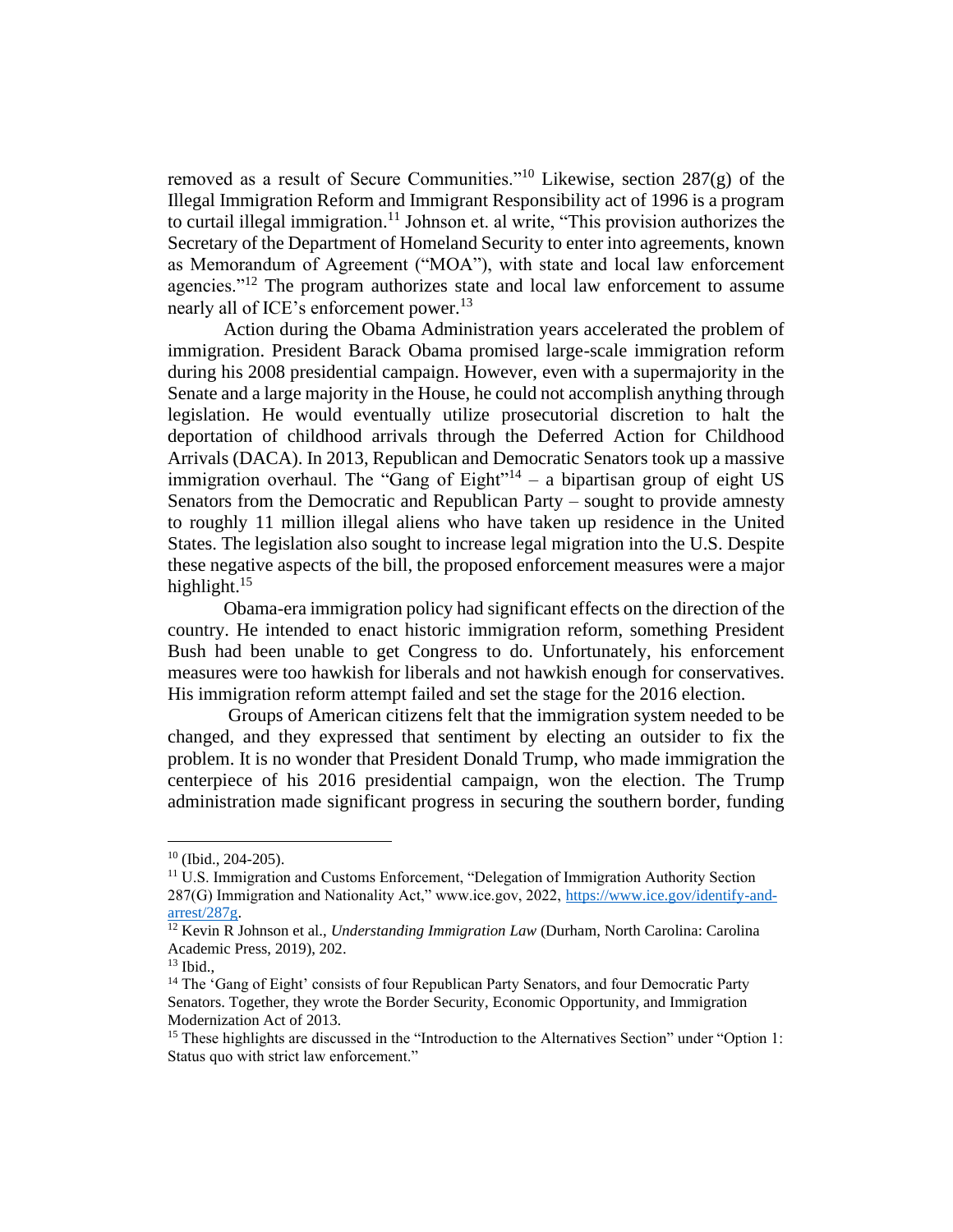executive agencies tasked with enforcing immigration law, bolstering enforcement measures, and reducing the number of illegals staying in the country. Trump made significant progress in improving the broken immigration system<sup>16</sup>, but like each of his predecessors, he could not coax Congress to enact immigration reform.

Meaningful and sustainable immigration reform seems highly unlikely in the future, especially under the Biden administration. Since assuming power, the current regime has overseen a record number of border encounters. While legal immigration is surging, illegal immigration continues to be a dramatic problem for the United States. Southwest land border encounters numbered 1.7 million in 2021, up from  $458,088$  in  $2020$ .<sup>17</sup> Biden campaigned on a laissez-faire approach to border security. Potential economic migrants perceived that they would be allowed to enter the country under the Biden administration; they were right in this assumption. On their first full day in office, the Biden administration decided that they would no longer enforce deportations of migrants.<sup>18</sup> Because of the Biden administration's reckless immigration rhetoric, the situation at the Southwest Border is out of control.

Immigration reform is necessary considering the regulatory history surrounding the immigration system. Congress has been unable to create a system that works for American citizens and potential migrants. A compromise between Republicans and Democrats has been impeded by the current policies relating to the border. Illegal immigration must be ceased, and law enforcement must be equipped to tackle the problem.

# **Policy Problem**

#### *Overview*

The issue with the current status quo on immigration is the lack of clearly defined goals. Immigration is an issue that requires immediate attention. Comprehensive reform of the immigration system is unlikely, as most necessary measures will be

<sup>16</sup> Ben Fox, "Trump Leaves Mark on Immigration Policy, Some of It Lasting," AP NEWS, December 30, 2020, [https://apnews.com/article/joe-biden-donald-trump-politics-immigration](https://apnews.com/article/joe-biden-donald-trump-politics-immigration-united-states-a5bfcbea280a468b431a02e82c15a150)[united-states-a5bfcbea280a468b431a02e82c15a150.](https://apnews.com/article/joe-biden-donald-trump-politics-immigration-united-states-a5bfcbea280a468b431a02e82c15a150)

<sup>&</sup>lt;sup>17</sup> Customs and Border Patrol, "Southwest Land Border Encounters," U.S. Customs and Border Protection, November 15, 2021[, https://www.cbp.gov/newsroom/stats/southwest-land-border](https://www.cbp.gov/newsroom/stats/southwest-land-border-encounters)[encounters.](https://www.cbp.gov/newsroom/stats/southwest-land-border-encounters)

<sup>&</sup>lt;sup>18</sup> Department of Homeland Security, "Review of and Interim Revision to Civil Immigration Enforcement and Removal Policies and Priorities," Department of Homeland Security, January 21, 2021[, https://www.dhs.gov/sites/default/files/publications/21\\_0120\\_enforcement](https://www.dhs.gov/sites/default/files/publications/21_0120_enforcement-memo_signed.pdf)[memo\\_signed.pdf.](https://www.dhs.gov/sites/default/files/publications/21_0120_enforcement-memo_signed.pdf)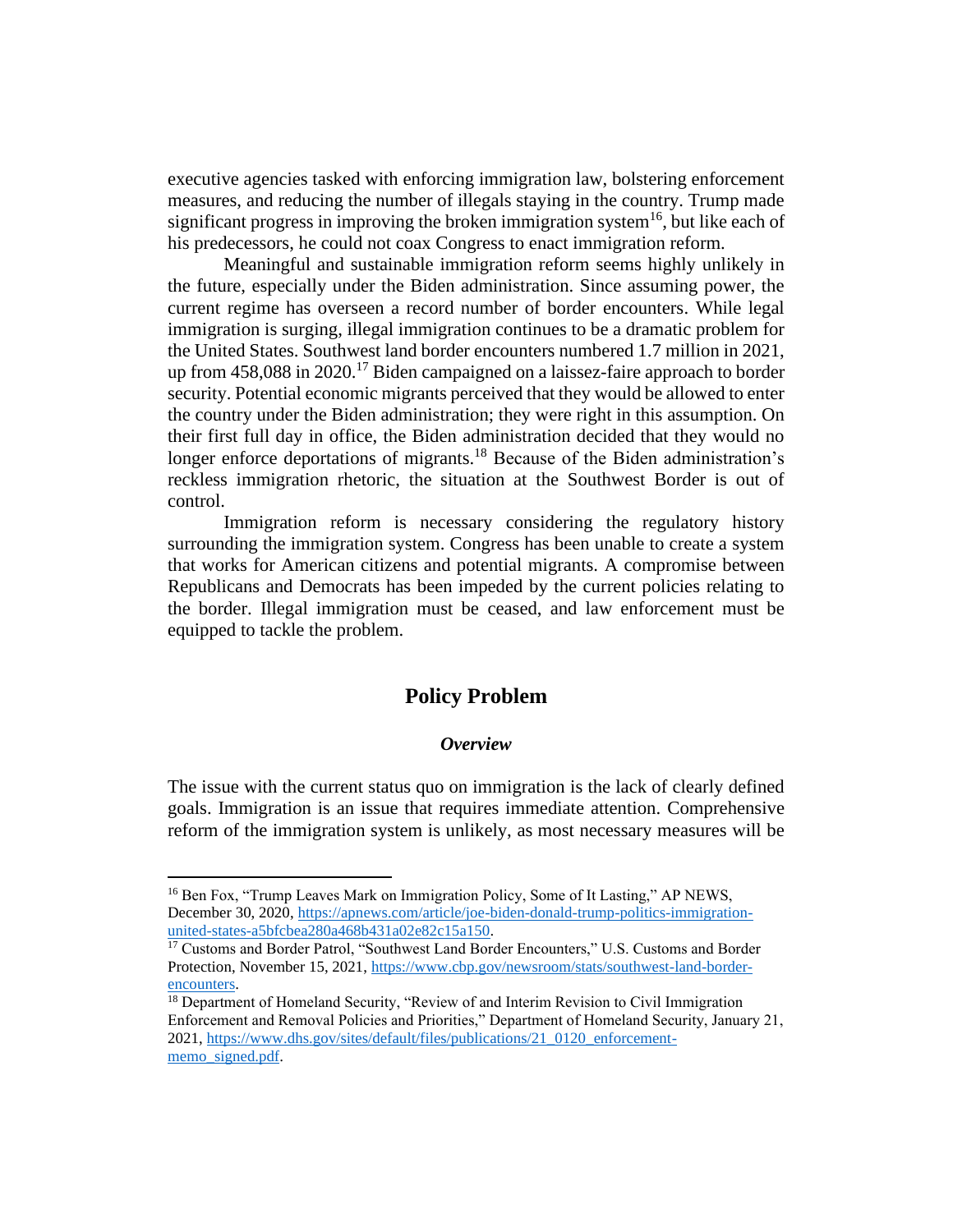politically infeasible; however, efforts to protect native workers should be palatable to both sides of the political aisle.

Labor-force participation among natives has been steadily declining for decades, while their wage growth has remained static since the 1970s. Immigration is not the direct cause of income inequality, but it is a contributing factor. Overall, native workers – defined as citizens and legal permanent residents in the United States, which includes all major demographic groups – are seeing a reduction in quality of life, while the immigrant share of the population and labor force is steadily rising.

Status quo immigration policy currently negatively impacts both low-skilled and high-skilled native workers. We must define the primary policy necessity in this area. The current system is being exploited. U.S. Code has clear restrictions on when aliens can enter the United States. 8 USC 1182: Inadmissible aliens stipulates when workers are allowed in the United States. The text states:

(5) Labor certification and qualifications for certain immigrants:

(A) Labor certification

(i) In general

Any alien who seeks to enter the United States for the purpose of performing skilled or unskilled labor is inadmissible, unless the Secretary of Labor has determined and certified to the Secretary of State and the Attorney General that-

(I) there are not sufficient workers who are able, willing, qualified (or equally qualified in the case of an alien described in clause (ii)) and available at the time of application for a visa and admission to the United States and at the place where the alien is to perform such skilled or unskilled labor, and

(II) the employment of such alien will not adversely affect the wages and working conditions of workers in the United States similarly employed.<sup>19</sup>

Currently, the United States is experiencing an extreme labor shortage due to the recent pandemic policies. However, more than 5 million American citizens are jobless and seeking work.<sup>20</sup> While there is a labor shortage, many Americans are

<sup>19</sup> "8 U.S. Code § 1182 - Inadmissible Aliens," LII / Legal Information Institute, n.d., [https://www.law.cornell.edu/uscode/text/8/1182.](https://www.law.cornell.edu/uscode/text/8/1182)

<sup>20</sup> Bureau of Labor Statistics, "The Employment Situation - January 2022," *Bureau of Labor Statistics* (Bureau Of Labor Statistics, February 4, 2022), [https://www.bls.gov/news.release/pdf/empsit.pdf.](https://www.bls.gov/news.release/pdf/empsit.pdf)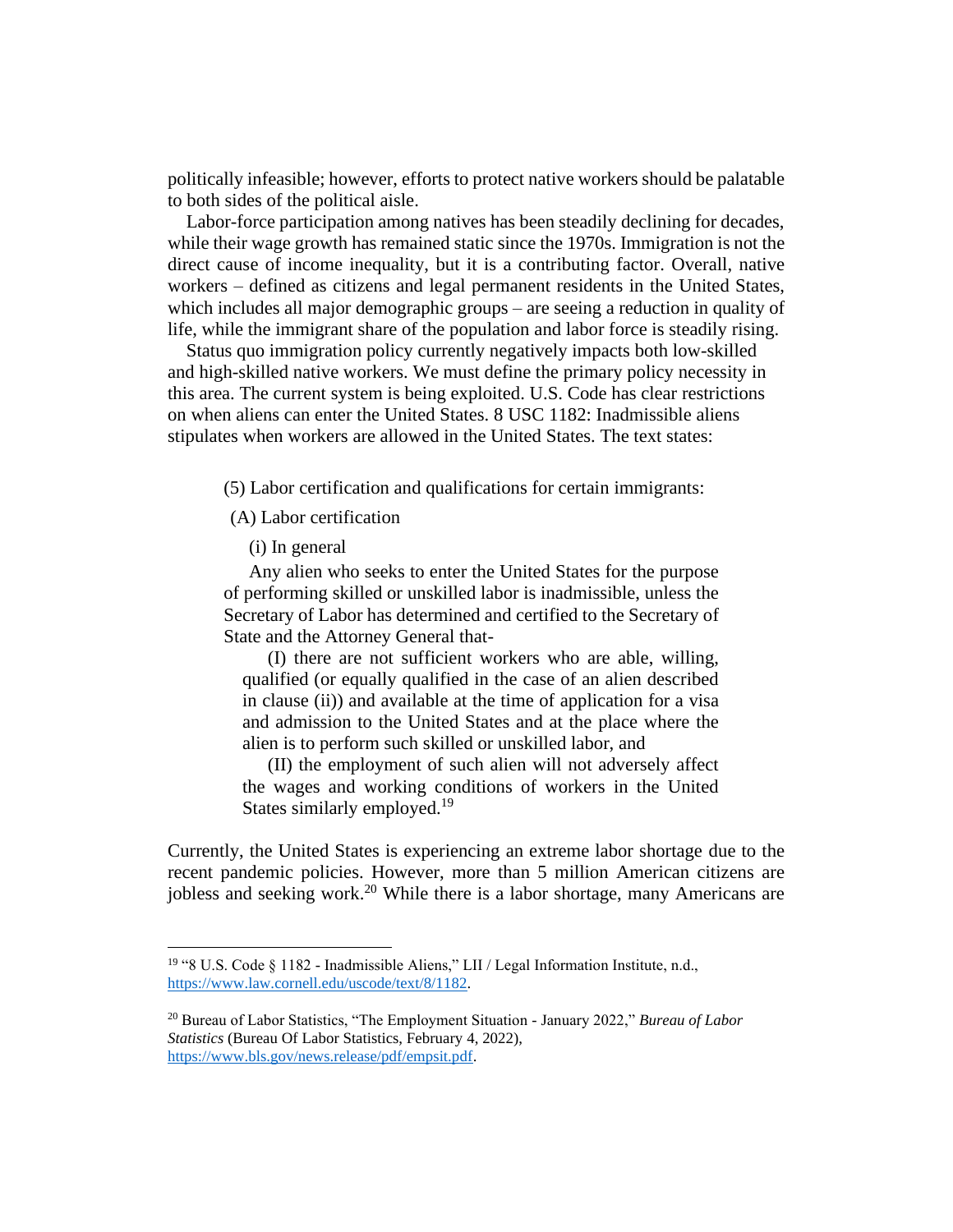out of the labor force. Should policymakers rectify the deficiency by bringing in more foreign workers? Or tapping into an increasingly dissatisfied labor force?

Further, if the U.S. wants to address the labor shortage through immigration, it must only do so in specific industries requiring high-skilled labor. The status quo system prioritizing family-based migration – a remnant of the Hart-Cellar act – and low-skilled labor does a disservice to the national economy. Current policy does not adequately address the economic problems that America is facing.

In illegal immigration, the problem seems to be law enforcement. Unlawful entry into the United States is evident in the law; the problem is that law enforcement is too ill-equipped to enforce those laws. The United States immigration system is heavily regulated. Currently, the regulations surrounding hiring illegal aliens are strict but not enforced. This is due to apathy from the government and private firms willingly breaking the law. The government has essentially declared that it will not crack down on visa overstays and fix the loopholes in the amnesty system because the system is overwhelmed. Immigration Detention and deportation are costly.

Further, there are not enough resources within the immigration courts system to handle the nearly two million pending immigration cases.<sup>21</sup> The Immigrations and Customs Enforcement (ICE) Agency, which operates as part of the Department of Homeland Security (DHS) and enforces immigration law, needs more funding to do its job effectively. The Trump administration obtained recured funding for ICE operations, securing over \$1.5 billion more per fiscal year for the agency than under the Obama administration.<sup>22</sup> The Biden administration, despite campaigning on a soft immigration policy, has maintained Trump-era funding for ICE.<sup>23</sup> Policymakers should expect the ICE budget to increase in the future to ensure that immigration law enforcement can do their jobs effectively.

Additionally, law enforcement has a social stigma, particularly at the U.S.- Mexico border. ICE is routinely criticized as the "American Gestapo," tasked with throwing out families and locking children in cages. Officials should not have to worry about funding or perception when performing their jobs, which is occurring.

## *Market Failure in Immigration*

Economic theory suggests that individuals and firms alike will act to maximize their profit. Because of the lapse in law enforcement described above, private firms that operate via low-skilled, low-educated labor are incentivized to employ illegal

<sup>&</sup>lt;sup>21</sup> Syracuse University, "TRAC Immigration - Comprehensive, Independent, and Nonpartisan Information about Immigration Enforcement," Syr.edu, 2019, [https://trac.syr.edu/immigration/.](https://trac.syr.edu/immigration/)

<sup>&</sup>lt;sup>22</sup> Speaking Security, "Biden Wants More Money for ICE than Trump," Speaking Security, June 1, 2021[, https://stephensemler.substack.com/p/biden-wants-more-money-for-ice-than?s=r.](https://stephensemler.substack.com/p/biden-wants-more-money-for-ice-than?s=r)

 $23$  Ibid.,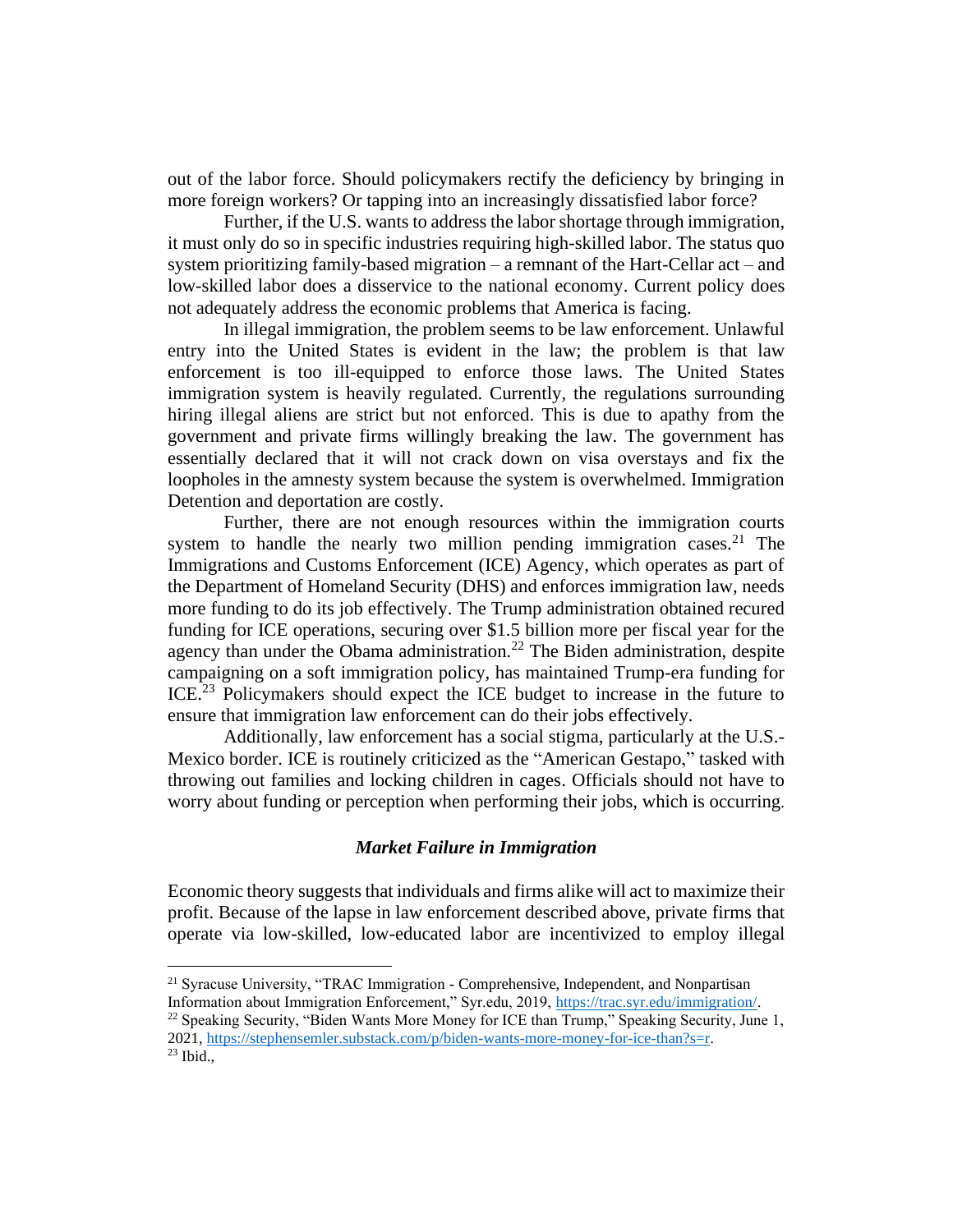aliens. Firms that require a higher educated workforce are also incentivized to hire immigrants due to their ability to pay them lower wages.<sup>24</sup> Firms simply respond to labor market conditions, allowing them to pay immigrant employees less than their native counterparts with similar education levels. Economic policy in the United States revolves around making firms profitable. We should care about the longterm viability of businesses and celebrate them making a profit. Economic policy should also facilitate a healthy labor market for this country's people.

## *The Rationale for Public Policy*

Although immigration may have some net positive effect on GDP and economic output, $25$  the economic landscape is shifting in three ways. First, wages have stagnated for several decades.<sup>26</sup> Secondly, the economy has almost completely transformed from a manufacturing economy to a service economy.<sup>27</sup> Employment opportunities are shifting from permanent to temporary employment. Katz and Kruger published a study in 2018 and discovered that a shocking 94% of the jobs added from 2005 to 2015 were from alternative work arrangements (temporary or secondary jobs).<sup>28</sup> Thirdly, the Covid-19 pandemic radically disrupted the global supply chain and domestic production. Millions of Americans are unemployed, and millions more have decided to stop looking for work.<sup>29</sup> The greater the quantity supplied of labor, mainly an amount provided that can be afforded at a lower price, the greater the propensity for labor shocks to occur. This adversely affects wages and labor force participation. Now is the time to attempt healthy regulation of immigration.

<sup>&</sup>lt;sup>24</sup> Ron Hira, "New Data Show How Firms like Infosys and Tata Abuse the H-1B Program," Economic Policy Institute, February 19, 2015, [https://www.epi.org/blog/new-data-infosys-tata](https://www.epi.org/blog/new-data-infosys-tata-abuse-h-1b-program/)[abuse-h-1b-program/.](https://www.epi.org/blog/new-data-infosys-tata-abuse-h-1b-program/)

 $25$  George J. Borjas, "Immigration and Economic Growth," www.nber.org, May 13, 2019, [https://www.nber.org/papers/w25836.](https://www.nber.org/papers/w25836)

<sup>&</sup>lt;sup>26</sup> John Schmitt, Elise Gould, and Josh Bivens, "America's Slow-Motion Wage Crisis: Four Decades of Slow and Unequal Growth," Economic Policy Institute, 2018,

[https://www.epi.org/publication/americas-slow-motion-wage-crisis-four-decades-of-slow-and](https://www.epi.org/publication/americas-slow-motion-wage-crisis-four-decades-of-slow-and-unequal-growth-2/)[unequal-growth-2/.](https://www.epi.org/publication/americas-slow-motion-wage-crisis-four-decades-of-slow-and-unequal-growth-2/)

 $27$  Ibid.

<sup>&</sup>lt;sup>28</sup> Lawrence F. Katz and Alan B. Krueger, "The Rise and Nature of Alternative Work Arrangements in the United States, 1995–2015," *ILR Review* 72, no. 2 (December 19, 2018): 382– 416, https://doi.org[/10.1177/0019793918820008.](/Users/gabrielmillar/Downloads/10.1177/0019793918820008)

<sup>29</sup> Bureau of Labor Statistics, "The Employment Situation - January 2022," *Bureau of Labor Statistics* (Bureau Of Labor Statistics, February 4, 2022), [https://www.bls.gov/news.release/pdf/empsit.pdf.](https://www.bls.gov/news.release/pdf/empsit.pdf)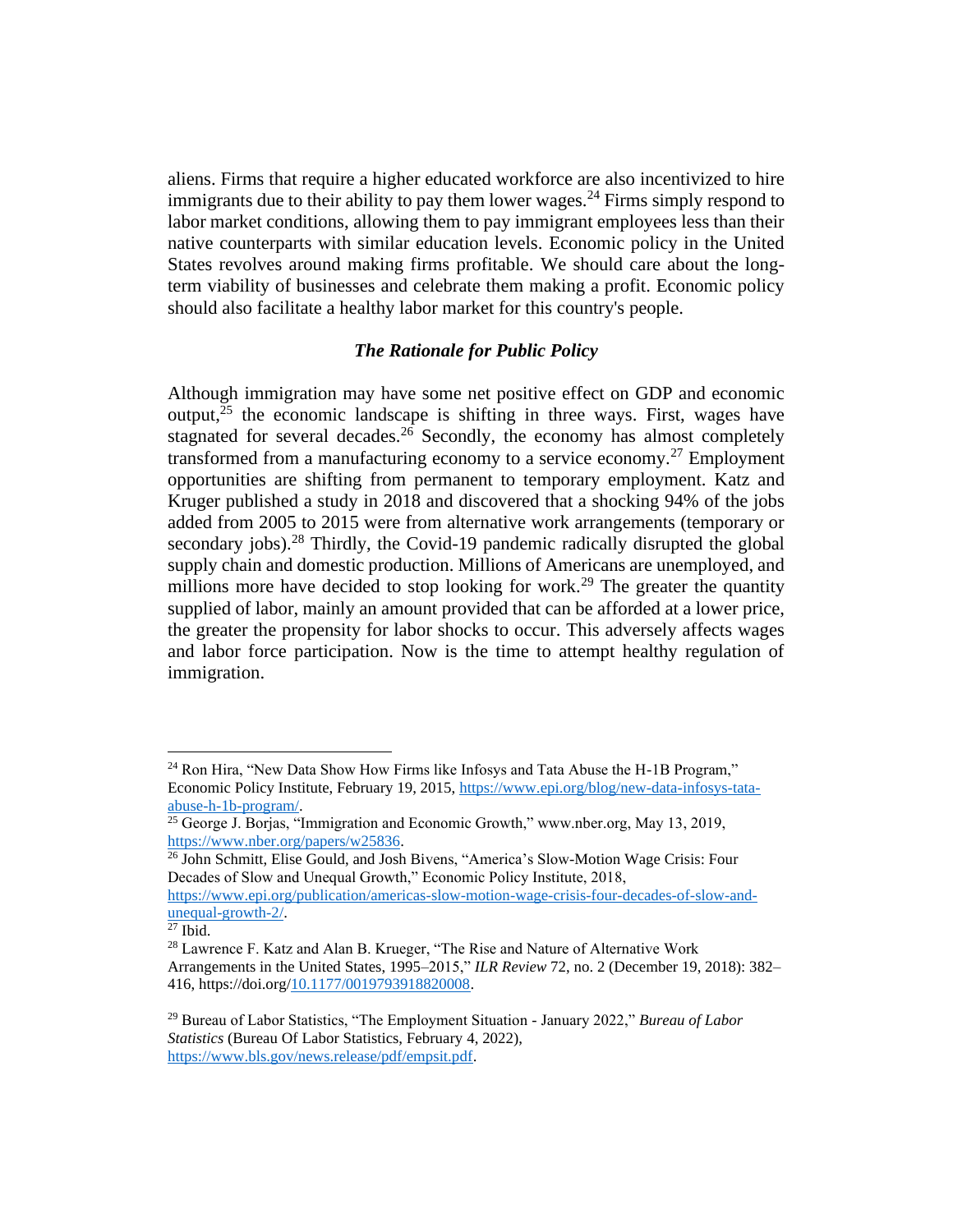Immigrants make up a sizable share of the current labor market. As of 2022, there are 46.6 million immigrants, legal and illegal, living in the United States.<sup>30</sup> The immigrant share of the population is  $14.2\%$ , the highest level in 112 years.<sup>31</sup> According to some economists, the rise in immigration is directly tied to the drop in real wages that the United States has experienced. Harvard Economist, George Borjas, conducted a study that found immigration reduced the annual earnings of native-born men by an estimated \$1700, or 4 percent.<sup>32</sup> Among high school dropouts, the poorest part of the workforce, a 7.4% reduction in wages was measured.<sup>33</sup> Native-born college graduates, a group generally thought to be safe from the effects of immigration, have experienced a 3.6% drop in income due to competition with immigrants.<sup>34</sup> The same study found that the mere presence of immigrants, regardless of legal status, reduced the wages of natives.<sup>35</sup> Groups most adversely affected by private hiring practices are low-skilled natives, particularly of black and Hispanic origin. The study also concluded that without Mexican immigration during the 1980s and 1990s, the wage decrease for lower educated workers would have been significantly reduced.<sup>36</sup> Low-skilled workers have mainly been displaced from the labor market because of immigration.

Patrick S. Turner, in his 2018 publication "Three Essays on Migration and Public Policy," discovered that wages within high-skilled, high-educated labor markets are adversely affected by immigration. That study found that STEM graduates experienced a 4 to 12 percent decrease in wages relative to non-STEM workers because of immigrant labor. This adversely affects native-born and even immigrant salaries and participation in the labor market, which the Covid-19 pandemic has further damaged.<sup>37</sup> In 2020, native-born workers with a bachelor's degree and higher earned *less* than their foreign-born counterparts with the same education level. Natives earned a weekly median income of \$1,409, while immigrant workers earned \$1,492.<sup>38</sup>

<sup>30</sup> Steven Camarota and Karen Zeigler, "Foreign-Born Population Hits Record 46.6 Million in January 2022," CIS.org, February 23, 2022, [https://cis.org/Camarota/ForeignBorn-Population-](https://cis.org/Camarota/ForeignBorn-Population-Hits-Record-466-Million-January-2022)[Hits-Record-466-Million-January-2022.](https://cis.org/Camarota/ForeignBorn-Population-Hits-Record-466-Million-January-2022)

 $31$  Ibid.

 $32$  George Borjas, "Center for Immigration Studies Increasing the Supply of Labor through Immigration Measuring the Impact on Native-Born Workers," 2004,

[https://cis.org/sites/cis.org/files/articles/2004/back504.pdf.](https://cis.org/sites/cis.org/files/articles/2004/back504.pdf)

 $33$  Ibid.

<sup>34</sup> Ibid.

<sup>35</sup> Ibid.

 $36$  Ibid.

<sup>&</sup>lt;sup>37</sup> Patrick McHugh, "The Employment Situation of Immigrants and Natives in May 2021," CIS.org, July 19, 2021, [https://cis.org/Report/Employment-Situation-Immigrants-and-Natives-](https://cis.org/Report/Employment-Situation-Immigrants-and-Natives-May-2021)[May-2021.](https://cis.org/Report/Employment-Situation-Immigrants-and-Natives-May-2021)

<sup>38</sup> Bureau of Labor Statistics, "FOREIGN-BORN WORKERS: LABOR FORCE CHARACTERISTICS," 2020, [https://www.bls.gov/news.release/pdf/forbrn.pdf.](https://www.bls.gov/news.release/pdf/forbrn.pdf)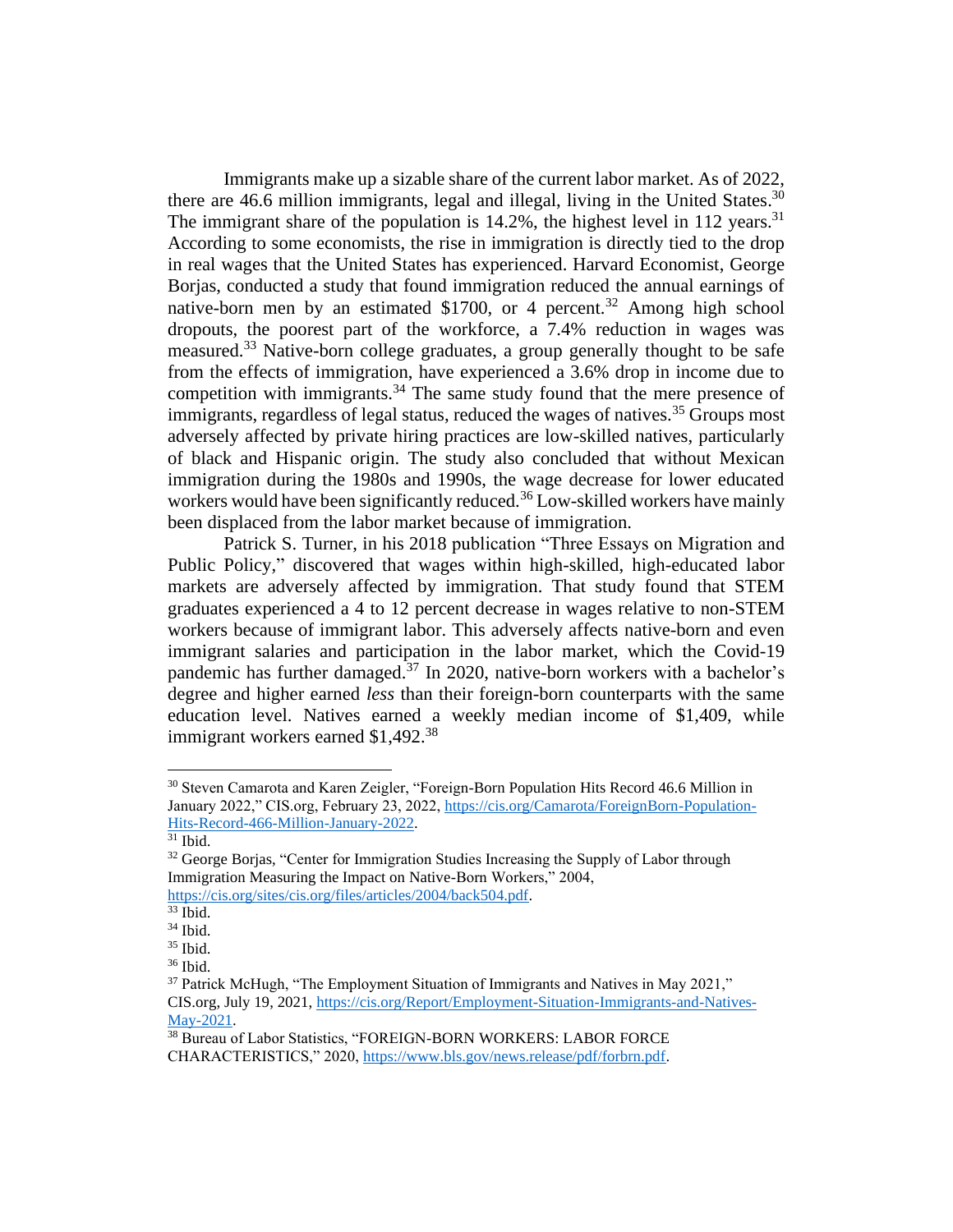To be sure, there is justification for high-skilled immigrants out-earning natives. We must not place an undue burden on high-skilled migrants: they undoubtedly add value to industry and economic growth. Policymakers need to remember that they serve the people of the United States, and that policy should be *to their benefit*. US citizens' well-being must be accounted for within immigration policy. Our policy goals should balance high-skilled labor and American workers' rights.

Additionally, the United States should be concerned with how low-skilled migrants are treated. Their labor is exploited, and they have no bargaining power. They enter a market and are forced to work for less to compete for existing positions. Their lives are filled with fear that legal or illegal status could be arbitrarily revoked. Should we continue utilizing foreign labor? Should they be subject to a poorer quality of life? What types of immigrants do we want in the country? Should we prioritize merit-based immigration over family-based immigration? These are legitimate concerns that must be addressed.

In summation, immigration must be limited due to its effect on native-born workers. The economic situation is deteriorating rapidly for many Americans. The immigration system does not adequately care for the welfare of immigrants either. Many high-skilled workers face tremendous challenges in assimilating into society. Low-skilled workers are subject to a poorer quality of life than their legalized counterparts. Immigration policy must reflect these realities and adapt to the moment.

#### *Role of the State and Marketplace*

Responsibility for protecting labor markets does not solely fall upon private firms, but they should be acting in favor of the native-born population. Labor market access, a rivalrous good, must be restricted to native-born Americans and legal immigrants – although that number should be a small minority of the market. Ideally, the market would rectify this issue by simply refusing to hire labor from other countries. However, private firms still seek out immigrant labor,<sup>39</sup> indicating that firms will not change their practices unless incentivized. De-regulation is not an option in this instance, as we would expect firms to solely gravitate towards cheaper labor and completely alienate entire populations from the market.

Essentially, the market is not allowing American workers to have control over the labor market. This negatively affects native workers, particularly lowskilled workers. As part of the legal citizenry, they should have preferential access

<sup>&</sup>lt;sup>39</sup> This is an inferential assumption. If no one was hiring immigrants, we would assume to see a massive decrease in immigration almost instantly. The fact that there is a steady flow of migrants continuously indicates that firms have not changed their practices. Therefore, firms are just as responsible as the government for failure in this area.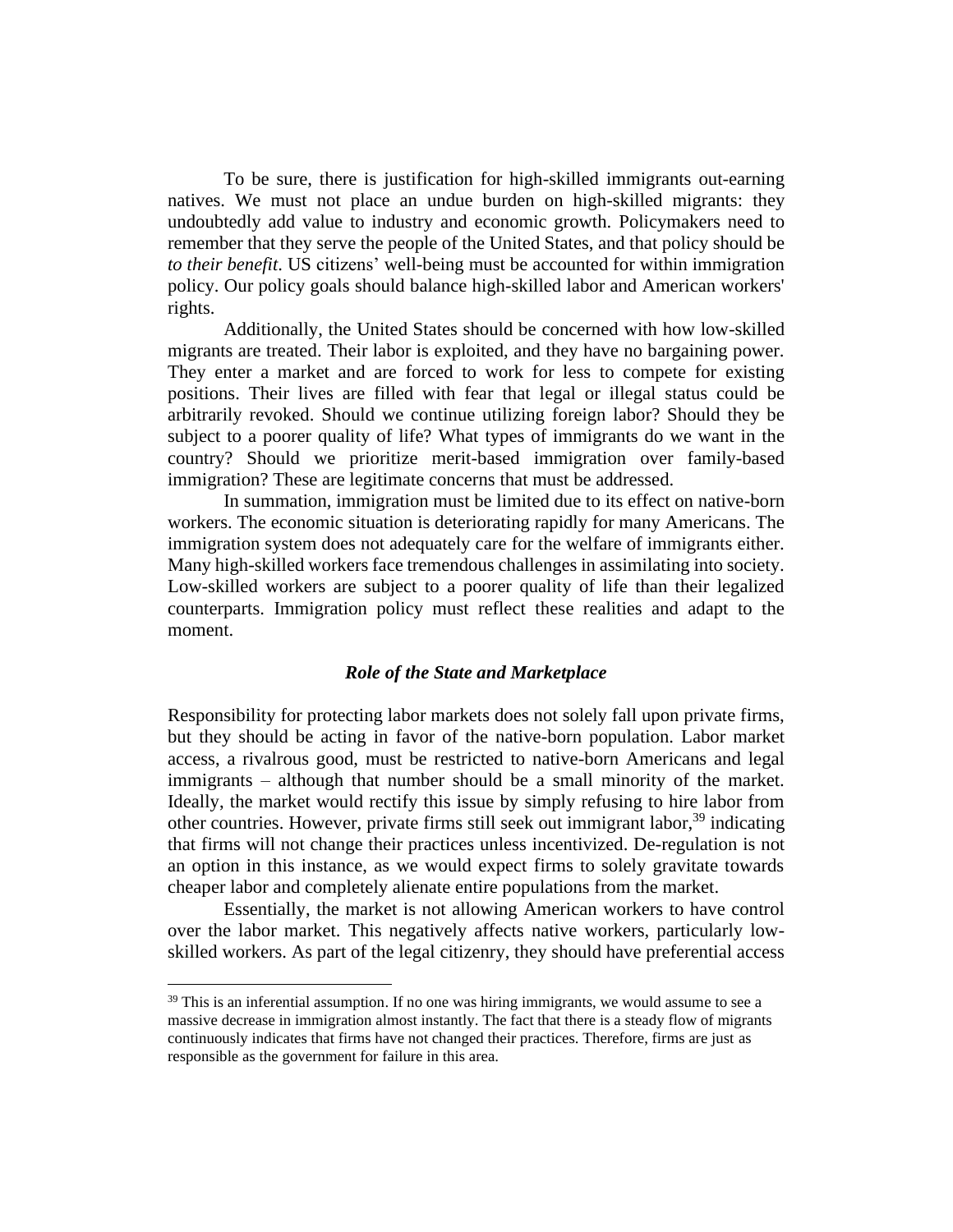to the labor market, including competitive wages that encourage a decent standard of living.

The market cannot generally be blamed for the current immigration problem. As stated above, firms respond to phenomena in the same way individuals react to changes in different sectors. The market must be incentivized or coerced by the government to act differently; otherwise, they will continue to outsource their labor. It is ultimately the government's responsibility to facilitate specific changes in the labor market. The author agrees that the government must take an active regulatory and distributive role; however, the solution requires participation from the private sector.

#### *Towards a Private and Public Solution*

Therefore, what is required is an attitude shift towards the immigration crisis from the public and private sectors. The legislation will be restrictive but must not be framed as if the United States is exclusionary and nativistic. Instead, it should be framed as helping native workers achieve their rightful share of power in this country. This requires participation from private firms. For the economy to work for American citizens, there must be a reduction in foreign labor competing against domestic workers. Workers must be given competitive and fair wages. The marketplace will undoubtedly have a significant role to play.

# **Policy Framing**

There are three common justifications for sustained immigration levels. The first is that immigrants perform jobs that Americans will not perform. Prominent politicians and think tanks highlight this as a defense of mass immigration. In a 2017 piece attacking President Trump's immigration policies, the Brookings Institution ran an article defending mass immigration. Brennan Hoban, a policy analyst for Brookings, claimed that immigrants perform jobs that Americans are unwilling to do because they are manual labor jobs.<sup>40</sup> This is a common misconception about the labor market that is frequently cited as justification for sustaining current immigration levels. If it were the case that immigrants make up a larger share of manual labor jobs, we would be able to identify sectors of the economy that rely predominantly on immigrant labor; however, there is no clear indication that this is the case.

<sup>40</sup> Brennan Hoban, "Do Immigrants 'Steal' Jobs from American Workers?," Brookings (Brookings, August 24, 2017), [https://www.brookings.edu/blog/brookings-now/2017/08/24/do](https://www.brookings.edu/blog/brookings-now/2017/08/24/do-immigrants-steal-jobs-from-american-workers/)[immigrants-steal-jobs-from-american-workers/](https://www.brookings.edu/blog/brookings-now/2017/08/24/do-immigrants-steal-jobs-from-american-workers/).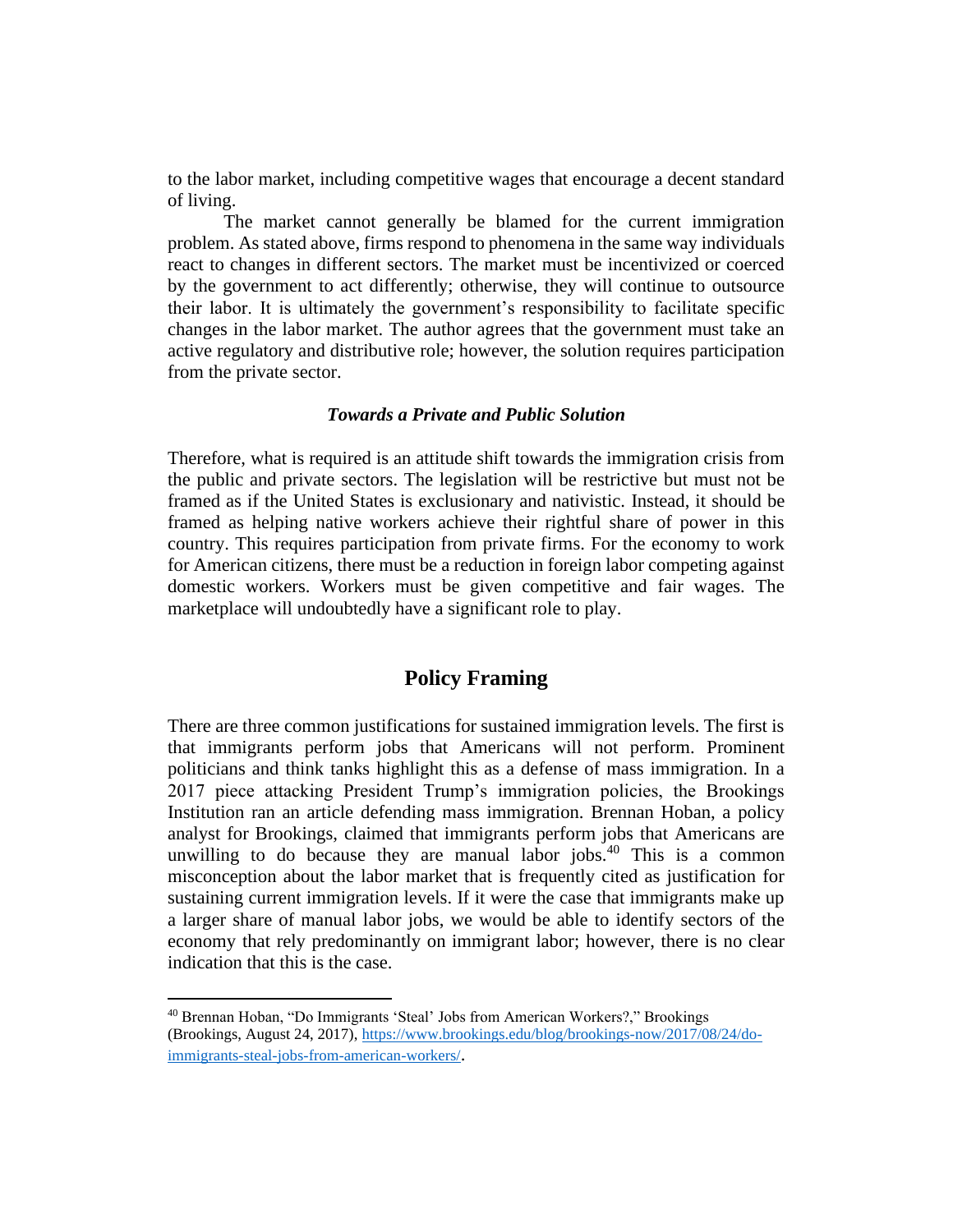Camarota, Richwine, and Ziegler point out that of the 474 civilian occupations in the United States, only six are majority immigrants. <sup>41</sup> The six occupations in which immigrant labor is a majority account for only 1 percent of the total U.S. workforce. The six occupations are housekeepers and maids, taxi drivers/chauffeurs, butchers and meat processors, grounds maintenance workers, construction laborers, and janitors. Native workers account for 46 percent of workers in these occupations.<sup>42</sup> This misconception about the American worker has potentially damaging impacts on how specific industries are viewed in the U.S. Further, it treats immigrants as objects and not as people. The idea that jobs are beneath American citizens and that these roles should be filled by immigrants who presumably do not care about their dignity is not in line with the founding principles of our country. Our immigration policy must reflect that we value the satisfaction of our citizens, that we love hard work and industry, and that we do not view migrants as a tool to be exploited.

The second justification for sustained immigration is that it can solve declining fertility rates in the United States. The CDC reports, "In 2020, 3,613,647 births were registered in the United States, down 4% from 2019. The number of births has declined by 2% per year since 2014. Before that year, the number of births declined steadily from 2007 to 2013. The number of births in 2020 is the lowest since 1980."<sup>43</sup> Decreasing fertility rates are indicative of more significant problems within the United States that are outside the purview of this work. Fertility rates are highlighted to show lawmakers that the welfare of the American people must be taken care of before we support a completely open-door immigration policy again.

Immigration is commonly cited as a remedy for the country's current issues. For example, Giovani Peri of the International Monetary Fund argued that immigration would solve the twofold problem of fertility and economic stagnation.<sup>44</sup> Peri rightly recognizes that fertility is a significant problem for the global North. He writes, "From a demographic point of view, therefore, an increase in immigration flows, especially of young people, to advanced economies in the North seems desirable. It would reduce population decline, keep the size of the labor force from shrinking, improve age dependency ratios, and produce positive fiscal gains. From a policy standpoint, this means increasing the number of immigrants

<sup>41</sup> (Steven Camarota, Jason Richwine, and Karen Zeigler, "There Are No Jobs Americans Won't Do," CIS.org, 2018, [https://cis.org/Report/There-Are-No-Jobs-Americans-Wont-Do.](https://cis.org/Report/There-Are-No-Jobs-Americans-Wont-Do) <sup>42</sup> Ibid.

<sup>43</sup> Michelle Osterman et al., "Births: Final Data for 2020 Number of Births (Millions) Rate Number," *National Vital Statistics Reports* 70, no. 17 (2022), [https://www.cdc.gov/nchs/data/nvsr/nvsr70/nvsr70-17.pdf.](https://www.cdc.gov/nchs/data/nvsr/nvsr70/nvsr70-17.pdf)

 $44$  Giovani Peri, "Can Immigration Solve the Demographic Dilemma? – IMF F&D," www.imf.org, March 2020, [https://www.imf.org/external/pubs/ft/fandd/2020/03/can-immigration-solve-the](https://www.imf.org/external/pubs/ft/fandd/2020/03/can-immigration-solve-the-demographic-dilemma-peri.htm)[demographic-dilemma-peri.htm.](https://www.imf.org/external/pubs/ft/fandd/2020/03/can-immigration-solve-the-demographic-dilemma-peri.htm)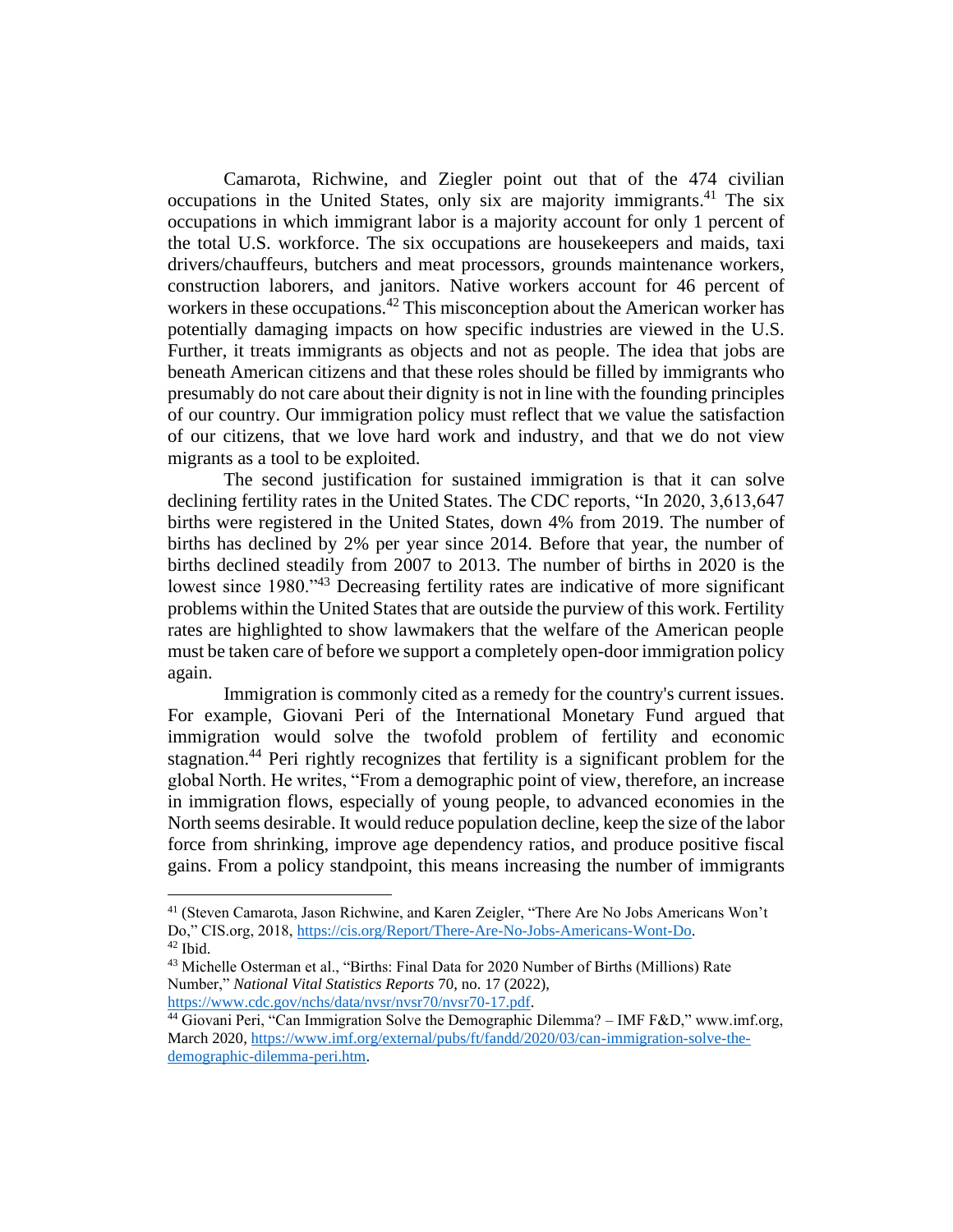allowed, reducing other constraints on immigration, and planning for future inflows."<sup>45</sup> It must be stressed that in the short term, this is true. Immigrants offer economic benefits and seemingly ease the problems caused by an aging society.

However, the decline in fertility rate and desire to participate in the labor force indicate significant social problems facing the United States. These problems naturally emerge as societies change in form and decline. We see within these crises that people have given up on self-continuation. Why? They see no purpose in it. The West is in terminal decline. People are unhealthy, hopeless, unhappy, addicted to various substances, and without aim or purpose. Deaths of despair – deaths by suicide and overdose – are higher than ever.<sup>4647</sup> There is no reason to assume that future immigrants will not face these same problems. It must be stressed that immigration does not solve the underlying issues that caused declining birth rates amongst citizens; it may exacerbate the problem.<sup>48</sup>

The third justification for sustained immigration is that immigration benefits American citizens. Borjas somewhat confirmed this in his *Immigration and Economic Growth* paper in 2019. Borjas suggests that immigration has little effect on the native population in the short run; however, the literature does not account for the long-term earnings and welfare of natives. In 2020, foreign-born full-time and salary workers' median wages were \$885 per week. Alien workers earned 88.5 percent of the making of native workers, who made a median income of \$1,000 per week.<sup>49</sup> As noted above, migrants with a bachelor's or higher earn more than their native counterparts.<sup>50</sup> Immigrants can expect to acquire far more in the United States than in their home countries. Who is benefitting from this system? Businesses that utilize low-skilled labor are certainly benefitting. In low-skilled sectors, they can hire cheaper labor to maximize profits. What about industries that utilize high-skilled labor? Migrants make more than natives in those sectors. Businesses and immigrants are the primary beneficiaries of the current immigration policy, not the American worker. American citizens lose in the long run under the status quo immigration policy.

 $45$  (Ibid.)

<sup>46</sup> CDC, "Drug Overdose Deaths Remain High," www.cdc.gov, June 1, 2019, [https://www.cdc.gov/nchs/fastats/suicide.htm..](https://www.cdc.gov/nchs/fastats/suicide.htm.)

<sup>&</sup>lt;sup>47</sup>CDC, "FastStats - Suicide and Self-Inflicted Injury," Centers for Disease Control and Prevention, 2019, [https://www.cdc.gov/nchs/fastats/suicide.htm.](https://www.cdc.gov/nchs/fastats/suicide.htm)

<sup>48</sup> George J. Borjas, "Yes, Immigration Hurts American Workers," POLITICO Magazine, October 2016[, https://www.politico.com/magazine/story/2016/09/trump-clinton-immigration-economy](https://www.politico.com/magazine/story/2016/09/trump-clinton-immigration-economy-unemployment-jobs-214216/)[unemployment-jobs-214216/.](https://www.politico.com/magazine/story/2016/09/trump-clinton-immigration-economy-unemployment-jobs-214216/)

<sup>49</sup> Bureau of Labor Statistics, "FOREIGN-BORN WORKERS: LABOR FORCE CHARACTERISTICS," 2020, [https://www.bls.gov/news.release/pdf/forbrn.pdf.](https://www.bls.gov/news.release/pdf/forbrn.pdf) <sup>50</sup> Bureau of Labor Statistics, "FOREIGN-BORN WORKERS: LABOR FORCE CHARACTERISTICS," 2020, [https://www.bls.gov/news.release/pdf/forbrn.pdf.](https://www.bls.gov/news.release/pdf/forbrn.pdf)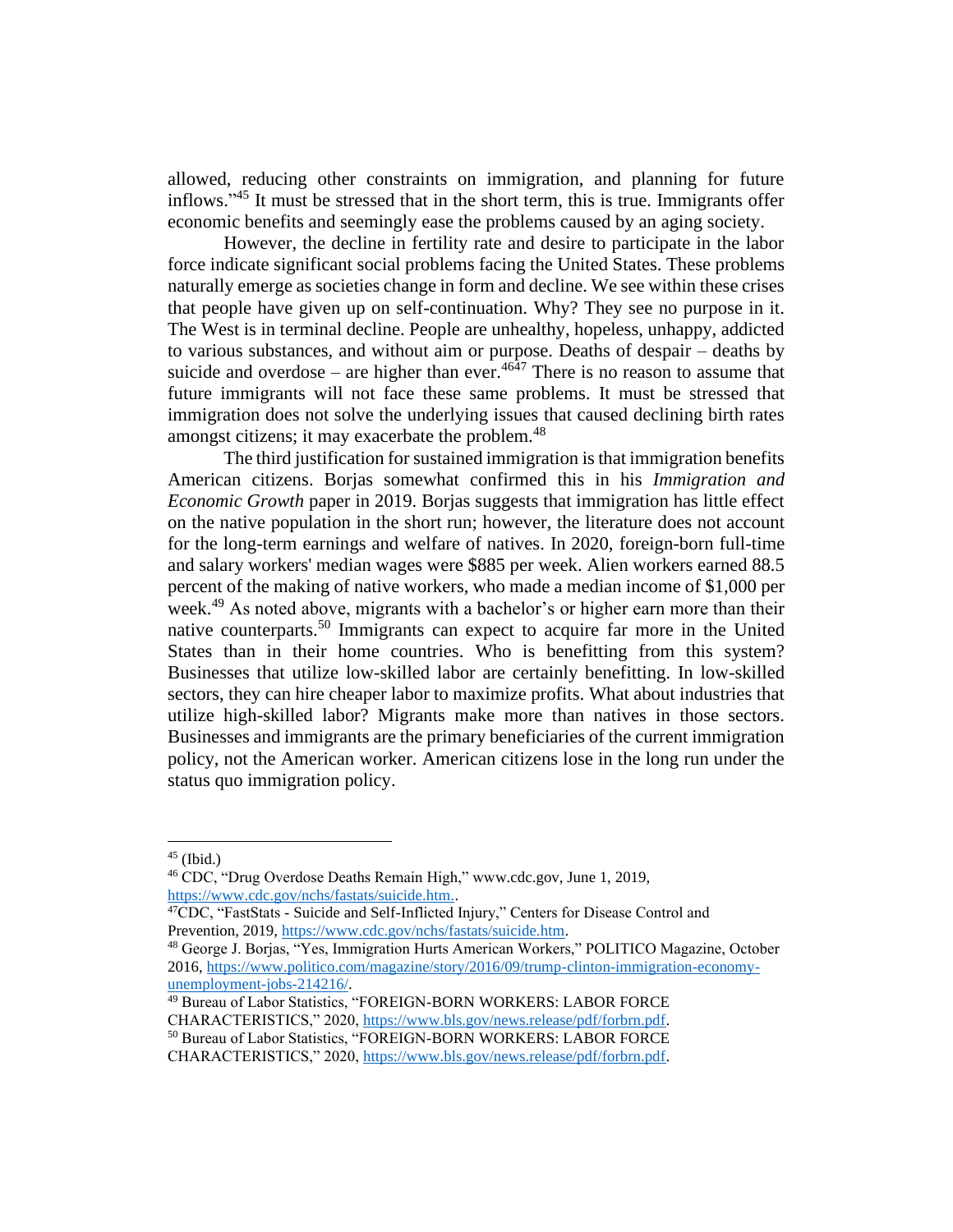Over the last few decades, domestic industries have been ruthlessly pilfered by globalization. Manufacturing industries, and the jobs that came with it, have been shipped overseas, while the wealth generated by the production of manufactured goods stays in the country. The American way of life has been permanently altered. This paper highlights this issue not encouraging an anachronistic return to, for example, producing massive amounts of steel in the United States, although that should occur in some industries. Offshoring is not an inherently evil thing. The problem is that once the industries left the United States, nothing replaced them. Americans have lost the ability to contribute to their economy. It behooves us to ask, what good does it do for Americans to bring more immigrants into the United States while economic opportunity becomes increasingly scarce? This question should drive our immigration policy.

Therefore, we must encourage our people to become industrious and prosperous. We can do several things within policy to promote this – such as utilizing the university education system to train people to adapt to the modern economy, deporting illegal aliens to make unskilled work attractive to the unskilled labor force, reindustrializing the Midwest again, etc. An economy that works for its people and produces its goods and services should be of much higher value than sustained GDP growth. During the COVID crisis, the flaws within our economic structure became apparent. Continuing status quo immigration policy will exacerbate these problems, as it has in the last few decades.

A new framing of immigration policy requires consideration of the needs of the American people. Too much of the debate revolves around the benefit given to immigrants and businesses. Policymakers must consider the needs of the American worker first, as they do not have a say in how immigration policy is enacted. Under a new framing, goals will be clearly defined, and there will have to be a direct benefit given to native workers first. Our goals must revolve around enhancing the quality of life of the American people. The United States' economic goals revolve around sustainability and prosperity. Stopping mass migration will undoubtedly contribute to a sustainable economy and assure that the American people obtain a larger share of U.S. prosperity.

# **Policy Goals**

#### *Overview*

A contemporary immigration policy must be built around added value to the native population. Population growth, economic welfare, and social cohesion must be evaluated when crafting immigration policy. Rather than importing people, the country needs stable population growth based on "America first" principles. A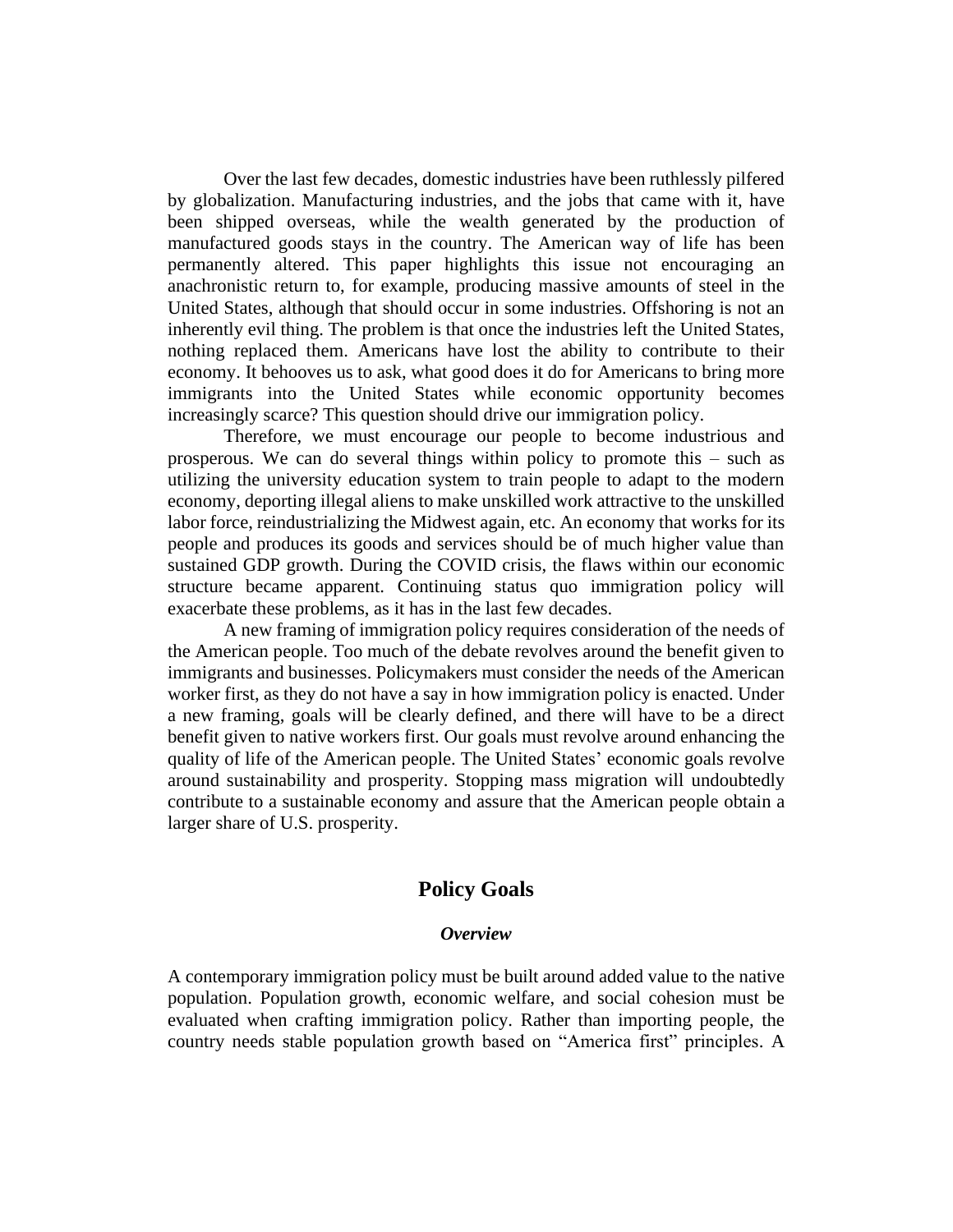healthy economy with competitive wages allows families to thrive, and a shared culture creates a high-trust society. These principles have not been considered under current policy. They have been ignored for decades. The goal of the high-skilled labor market must be to ensure that high-skilled native workers are hired first and that Americans are equipped to work in the modern economy. Only after the American labor supply is exhausted should immigration be considered an alternative. Visas should be allocated on a merit basis, predicated on potential value added to the United States economy. Current policy dictates that family reunification be the primary factor in legal status allocation. Though noble in theory, the concept does little to add value to the American way of life and keeps potentially beneficial immigration from coming to the United States. In summation, the goal of our immigration policy should be to serve native workers first.

## *Goals*

With this in mind, we must ask what type of policies should govern immigration? There must be specific metrics that govern our approach in the future. As described in the overview of this section, the current policy does not have clearly defined goals. There is no value-added measurement to the United States other than economic output. Economic output is significant, but it is not the only metric. Further, there are different ways of measuring economic output and efficiency.

Therefore, our first goal will be to measure the welfare of the American worker. This goal will be the *benefit to natives*. To preserve the prosperity of the United States, the labor market must protect native workers and their livelihood. If we bring in new workers, we must bring them based on their value-added to the U.S. This is the most critical measure of a sound immigration policy. We define *benefit to natives* as the most beneficial policy to the American worker.

Second, after evaluating the treatment of native workers, we will then focus on *economic output.* The United States, despite the flaws in the economic system, is still a powerful financial machine. A sound immigration policy will consider and advocate for a policy that sustains American prosperity.

Third, the *fiscal effects* of immigration will be analyzed. Importing new people to the country puts an undue burden on the American taxpayer. Should they shoulder the costs incurred from allowing new people into the country? A robust analysis should include a cost analysis of immigrants on the taxpayer.

Finally, we will measure *political feasibility*. Immigration policy is enacted by Congress and enforced by the Executive branch. Politically speaking, the status quo appears very safe. A hyperpolarized Congress and a left-leaning DHS will not be very inclined to change their ways. There will be a theme of low immediate political feasibility within these proposals, with variance based upon the strictness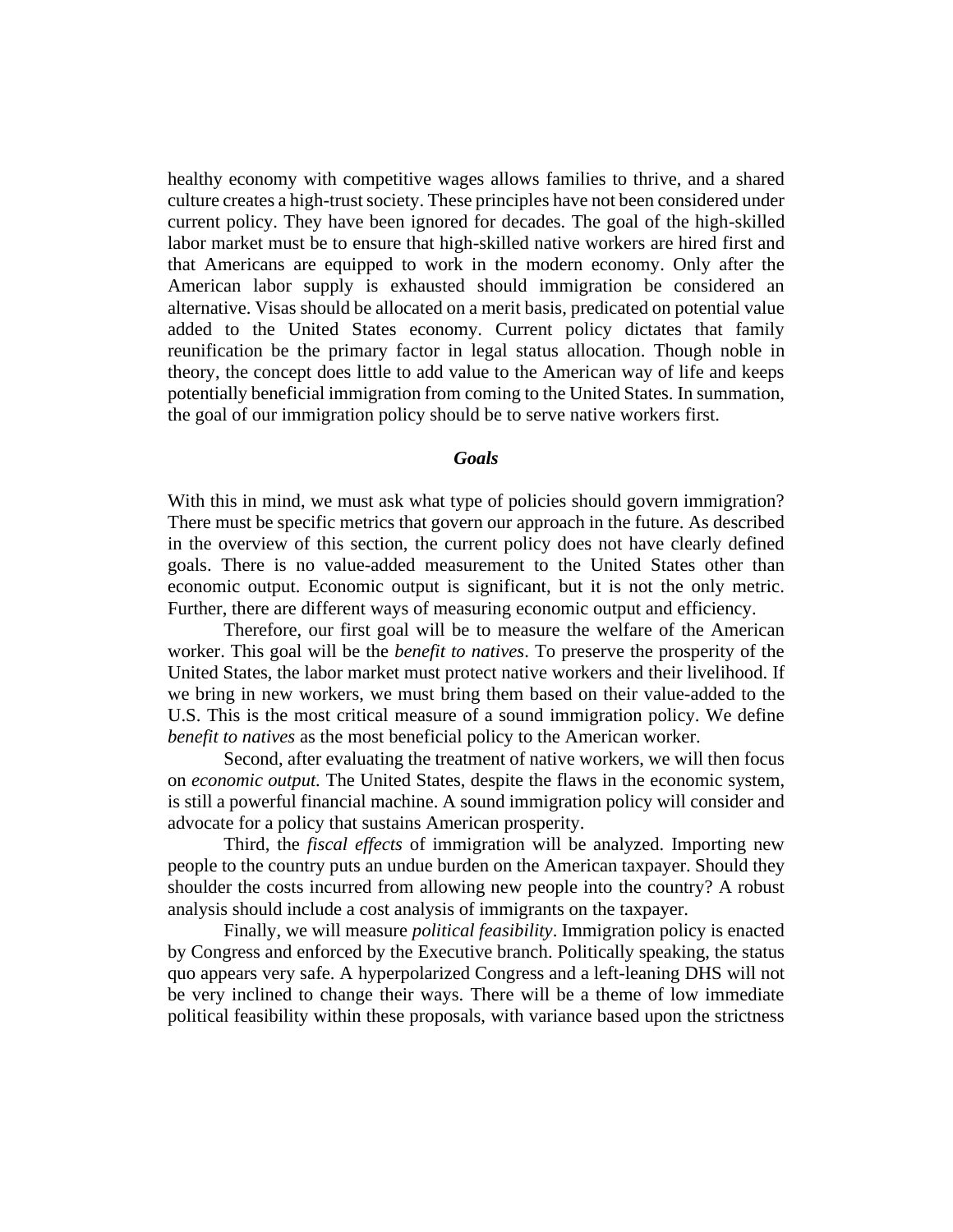of the immigration policy. These goals provide a valuable framework for assessing the effectiveness of potential policy choices.

Having created plans for our policy, we will introduce our analysis of the status quo and recommendations for possible change.

# **Introduction to the Alternatives** *Option 1: Status Quo with Strict Law Enforcement*

American immigration law is clear. Illegal immigration is criminal, and exploiting the legal system is punishable by deportation. In many ways, the policy is already settled. Despite this, the political influence on federal institutions and state law enforcement agencies has prevented law enforcement from effectively performing their jobs. Law enforcement should not be afraid of backlash for enforcing the law. A nation without borders is not a nation. If there is to be a compromise on visa quotas, which will be needed in reforming the immigration system, there must be increased support for immigration law enforcement.

A study by the National Research Council estimated that the average immigrant household receives \$13,325 per year in federal spending while paying \$10,644 in federal taxes – a deficit of \$2,700 per household.<sup>51</sup> The data includes benefits paid to U.S.-born children living in households headed by immigrants. Education level has a significant effect on the fiscal burden that immigrants impose. If an immigrant drops out of high school, their net budgetary drain (calculated as taxes paid minus services used) is around \$89,000 for their lifetime; for those that finish High School, their net drain was  $$31,000$ .<sup>52</sup>

The fiscal effects of illegal immigration on taxpayers are massive. Steven A. Camarota studied the costs that illicit migrants pose on taxpayers. Based upon fiscal estimates of immigrants by education level from the National Academies of Sciences, Engineering, and Medicine (NAS), the findings concluded that there is a net fiscal drain of \$65,292 per illegal-excluding any costs for their children. The report calculated a total lifetime fiscal drain of \$746.3 billion from illegal immigration. That figure is based on the estimated 12 million illegal immigrants estimated to be in the country at the time of the report being published.<sup>53</sup> These estimates were based upon "net present value" (NPV), which the NAS used in their research. The report states,

<sup>51</sup> National Research Council, "The New Americans, Table 6.4, Page 283.," 1997.

 $52$  Ibid.

<sup>53</sup> Steven Camarota, "Deportation vs. the Cost of Letting Illegal Immigrants Stay," CIS.org, August 3, 2017, [https://cis.org/Report/Deportation-vs-Cost-Letting-Illegal-Immigrants-Stay#2.](https://cis.org/Report/Deportation-vs-Cost-Letting-Illegal-Immigrants-Stay#2)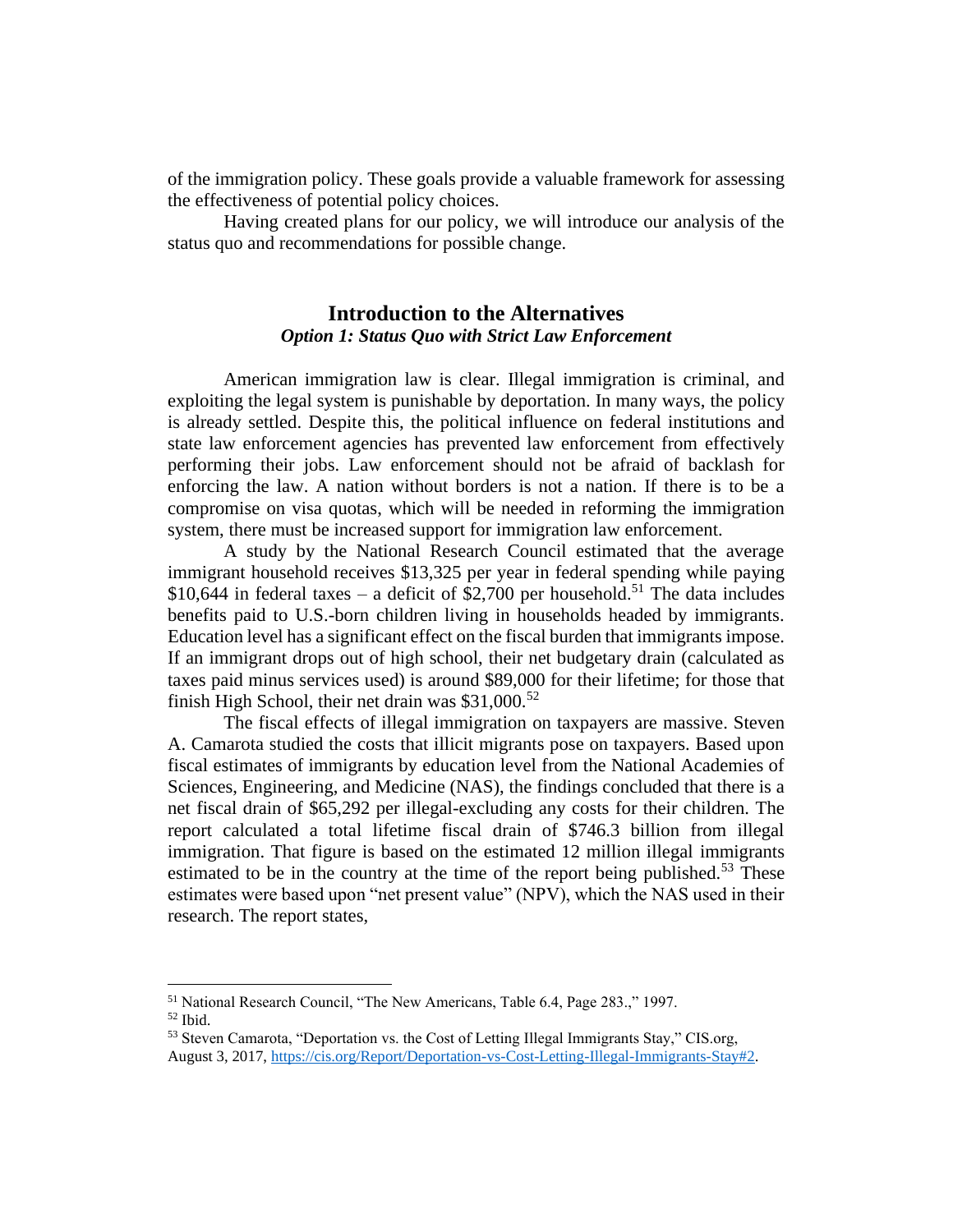This approach (NPV) has the effect of reducing the size of the net fiscal drain that unskilled immigrants create because costs or benefits years from now are valued less relative to more direct costs. If the NPV concept is not used, the actual net lifetime fiscal cost of illegal immigrants is likely \$120,000 to \$130,000 per illegal alien, or between \$1.4 and \$1.5 trillion for the entire illegal alien population, excluding descendants.<sup>54</sup>

More vigorous enforcement would essentially follow President Trump's immigration policy proposal. Measures include strengthening physical border security, hiring more personnel to deal with the border and interior enforcement, strengthening programs such as "Secure Communities" and 287(g) that allow for the government to enforce the law on immigration, and increasing funding to executive agencies to perform their duty to implement the direction of the United States. These policies should have bipartisan support in Congress.

The problem of visa overstays is growing. Immigrants must be held accountable for breaking the law, and immigration courts must be made more efficient to deal with the growing number of immigration cases. Tied to decreasing visa issuance would be increased funding for immigration law enforcement and immigration courts to curb visa overstay.

Part of the strategy for law enforcement, which will also be part of policy option two, will be to expand funding for law enforcement. SB. 744 of 2013, the "Border Security, Economic Opportunity, and Immigration Modernization Act" sought to appropriate \$46.3 billion for expenses related to the security of the southern U.S. border.<sup>5556</sup> This portion of the bill would increase law enforcement personnel by 19,200, increase biometric security measures, strengthen physical security between ports of entry, and increase interior enforcement measures.<sup>57</sup> Taking away the amnesty portion of the bill, which would hurt taxpayers,<sup>58</sup> and utilizing its security enforcement measures would benefit society. It would ultimately be a worth investment for taxpayers.

<sup>54</sup> Ibid.

<sup>55</sup> Douglas Elmendorf and Congressional Budget Office, "CONGRESSIONAL BUDGET OFFICE," 2013[, https://www.cbo.gov/system/files/113th-congress-2013-](https://www.cbo.gov/system/files/113th-congress-2013-2014/costestimate/s744aspassed.pdf) [2014/costestimate/s744aspassed.pdf.](https://www.cbo.gov/system/files/113th-congress-2013-2014/costestimate/s744aspassed.pdf)

<sup>56</sup> Charles E. Schumer, "Text - S.744 - 113th Congress (2013-2014): Border Security, Economic Opportunity, and Immigration Modernization Act," www.congress.gov, December 10, 2014, [https://www.congress.gov/bill/113th-congress/senate-bill/744/text.](https://www.congress.gov/bill/113th-congress/senate-bill/744/text)

 $57$  Ibid.,

<sup>58</sup> Jason Richwine Ph.D, "The Fiscal Cost of Unlawful Immigrants and Amnesty to the U.S. Taxpayer," The Heritage Foundation, 2013, [https://www.heritage.org/immigration/report/the](https://www.heritage.org/immigration/report/the-fiscal-cost-unlawful-immigrants-and-amnesty-the-us-taxpayer?utm_source=Newsletter&utm_medium=Email&utm_campaign=Heritage%2BHotsheet)[fiscal-cost-unlawful-immigrants-and-amnesty-the-us-](https://www.heritage.org/immigration/report/the-fiscal-cost-unlawful-immigrants-and-amnesty-the-us-taxpayer?utm_source=Newsletter&utm_medium=Email&utm_campaign=Heritage%2BHotsheet)

[taxpayer?utm\\_source=Newsletter&utm\\_medium=Email&utm\\_campaign=Heritage%2BHotsheet.](https://www.heritage.org/immigration/report/the-fiscal-cost-unlawful-immigrants-and-amnesty-the-us-taxpayer?utm_source=Newsletter&utm_medium=Email&utm_campaign=Heritage%2BHotsheet)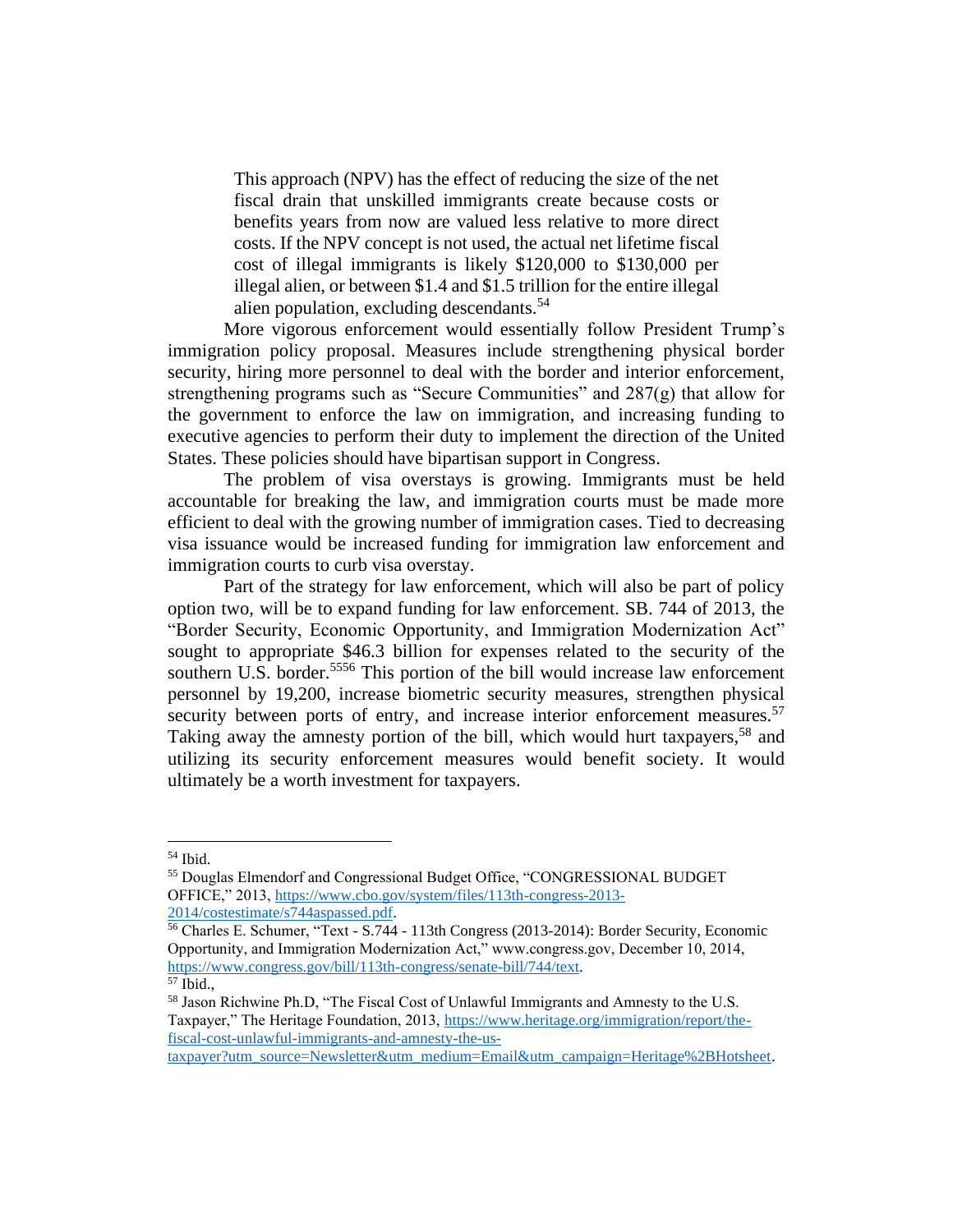## *Option 2: Immigration Reform: Prioritizing Merit-Based Immigration, Decreasing Visa Issuance and Family-Based Migration, and Increased Native Investment*

The second alternative policy would entail enhanced border enforcement, a yearly decrease in work visas issued, a focused approach on merit-based immigration, and increased educational and vocational opportunities for natives. This policy aims to gain control of the immigration problem by phasing out American dependency on foreign labor, which is the cornerstone of this analysis. American companies should utilize the native supply of work according to the law and the goals stated above.

The first policy point it would address is retooling America's immigration system to favor merit-based immigration. If we as a nation believe that immigration is beneficial for the economy, we must prioritize importing a highly trained labor force. The current system favors family reunification, which is not in line with our goal to provide the most overall benefit to natives. To sustain our status as a global superpower, we must bring in people who can contribute to American prosperity the entrepreneur, the scientist, the engineer, the student, etc. If we prioritize skillsbased immigration, we will not place an undue burden on American citizens and continue to achieve technological and scientific advancement in the United States.

Reforming America's immigration system will not shut off foreign labor supply completely, which would disrupt economic output in the short run. Instead, it would slowly unshackle the American economy from dependence on foreign labor. Businesses will still utilize foreign labor in the long run, but there would be a cap on the number of aliens allowed to work in the United States. It would begin with a generous issuance of 500,000 temporary work visas for the first full fiscal year under the policy, with a decrease of 50,000 per annum until a yearly issuance of 65,000 permits per annum is achieved. The initial work visa issuance would go to all visa groups – H-1B, H-2A, H-2B, etc. – and then exclusively give visas to the H-1B category of high-skilled foreign professionals. The visa-issuance would be focused on bringing in high-skilled labor that can provide a net benefit to society. The net benefit would come from new taxpayers, technological innovation, and economic investment.

Additionally, this reform proposal would enact strict wage requirements that companies must adhere to. The plan would make it illegal to pay foreign workers less than their native counterparts. This would increase immigrant wages and curtail the displacement of native workers. Ensuring that employers pay a competitive salary to all employees will deter imported labor and decrease the likelihood of exploitation of immigrant workers.

Expansion of high-skilled education would occur under this program. Companies, such as Tesla, are already offering programs that pay for high-skilled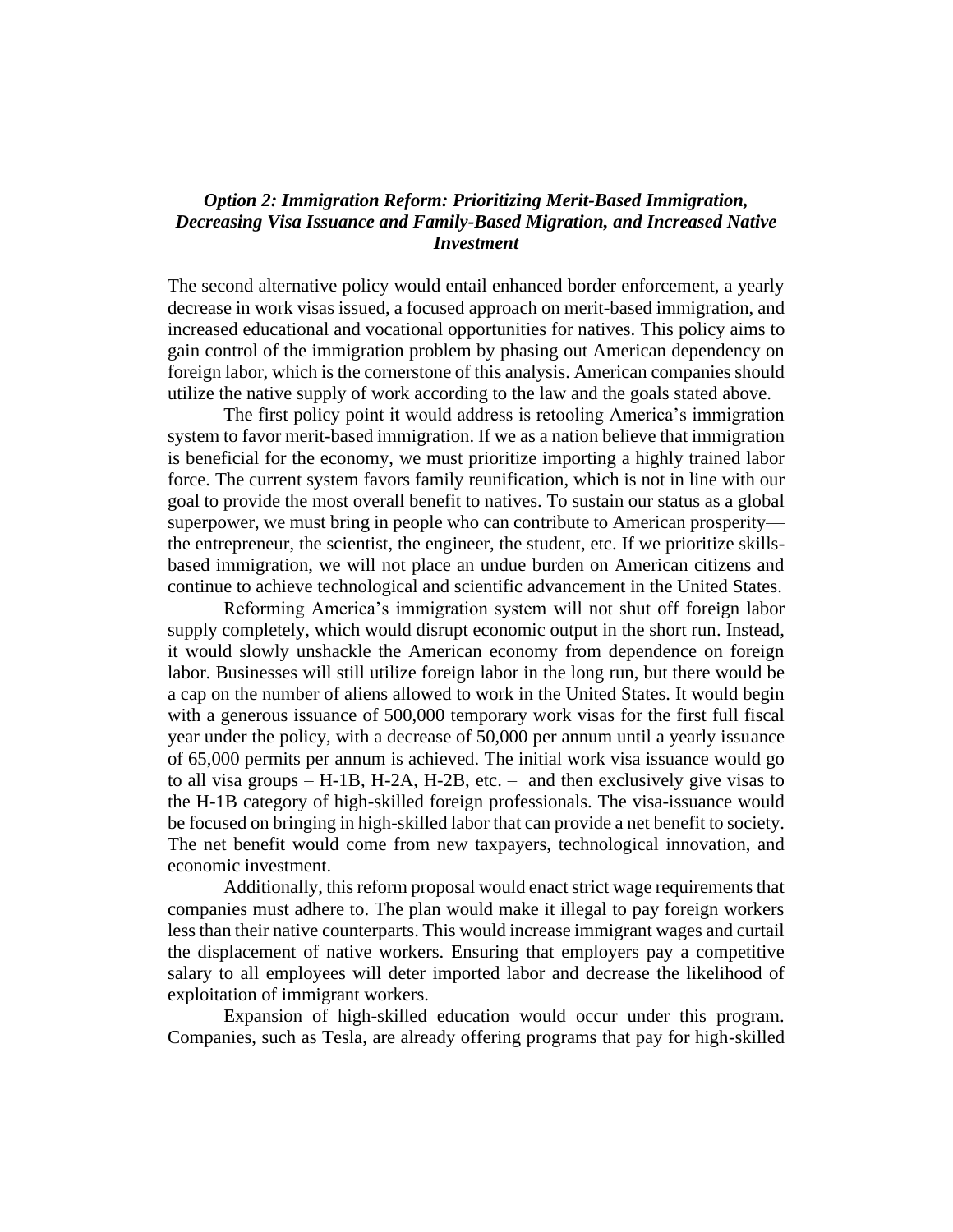education and training for individuals looking to contribute to the companies' mission. Ideally, the private sector and educational institutions would facilitate equipping Americans with high-skilled labor. There are things the government can do. For instance, give the market incentives to train Americans to work. For example, Work Opportunity Tax Credits – a tax credit for employers who hire from targeted demographics, particularly individuals who need to be integrated into the employment market – could be expanded and better funded to enable employers to employ native workers.

Additionally, funding for states would be introduced to expand education opportunities for their citizens. The increased native investment would require subsidization of state education. Camarota argued that expanding Earned Income Tax Credit, which supports low-income working individuals/families, could offset some of the adverse effects of immigration on wages.<sup>59</sup> It would come with some cost, as even a modest ten percent increase in the program would cost about 6 billion dollars. Congress would have to allocate a large fund for this specific initiative.

It is unclear what such a measure would cost taxpayers, and an analysis of the costs of these proposals will be necessary. Part of the problem with immigration policy is that Washington tends to throw money at a problem, thinking it will be solved. The measures introduced here will have a high price tag and should be thoroughly reviewed before being adopted. However, addressing these policy points will create an immigration system that is fair to the American worker. To address issues ranging from income inequality, labor force participation, and wages, immigration policy must change. This proposal is a step in that direction.

### *Option 3: Indefinite Immigration Moratorium*

The final alternative is to completely shut down immigration for an indefinite period to adequately address the problems caused by immigration. This policy alternative will be controversial, as polls indicate that the American public still supports immigration. Despite the controversy, the United States must take time to address issues within its borders before extending benefits of citizenship to immigrants. Immigration should not be the nation's solution to economic malaise and population stagnation. These issues are indicators of more significant macro problems that immigration cannot solve.

America is recovering from the Covid-19 pandemic. Labor force participation is currently at 62%. Additionally, around 6 million Americans are not

<sup>59</sup> (Steven Camarota, "The Wages of Immigration," CIS.org, 1998, [https://cis.org/Report/Wages-](https://cis.org/Report/Wages-Immigration)[Immigration.](https://cis.org/Report/Wages-Immigration)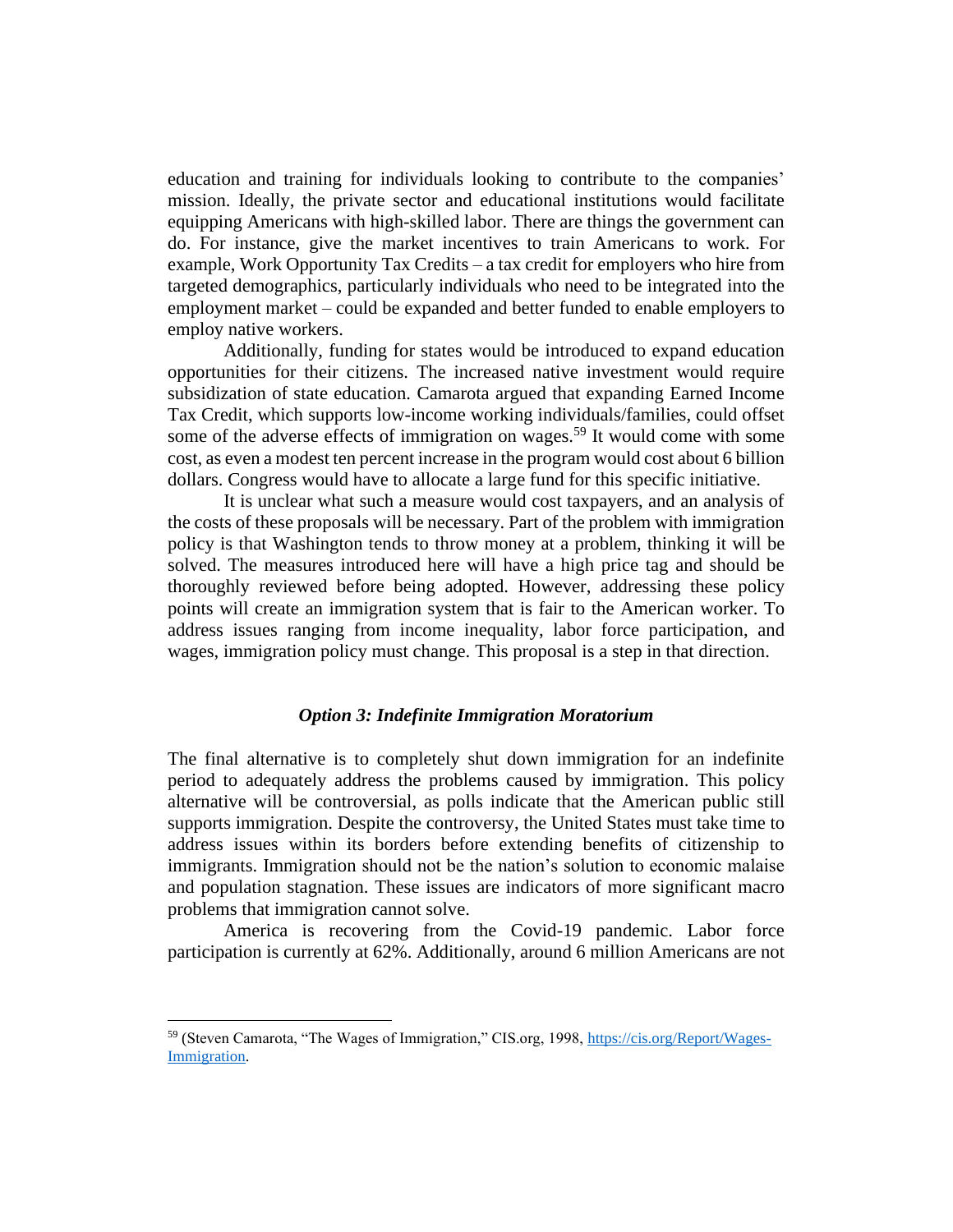working but are looking for a job.<sup>60</sup> As the country debates its dependence on foreign labor and production, there must be action to deter the long-term effects of immigration. A moratorium serves a twofold purpose. Firstly, it allows the United States to affirm its commitment to American citizens. Secondly, it gives Congress time to enact meaningful reform within the immigration system, with the end of assessing potential value-added to the nation from immigration. When the economic situation improves – which would be measured by an increase in overall American welfare – the United States could once again open its borders to those seeking to contribute to the advancement of society. Our nation is only as strong as its citizens, and our immigration policy must reflect that.

Therefore, the issuance of legal permanent residence would be reduced to 65,000 per annum immediately. The 65,000 would be allocated exclusively to foreign professionals and their families. This would still allow employers to bring in the best and brightest from foreign countries without undue burden on the economy or the taxpayer.

This policy proposal would entail the same illegal immigration protections as options 1 and 2, but it would also immediately shut off the supply of foreign labor. This would have significant economic impacts in the short term, but it would be of long-term benefit to the American people. Economists and legislators oppose the measure, and it would be hard to convince the public to begin participating in low-skilled industries again immediately.

A moratorium is already supported by several members of Congress but would have significant hurdles. The position is still outside of the political mainstream of both political parties. It would require several elections to make it politically feasible. Congress would have to become significantly more conservative, and the Executive would have to restaff much of its agencies to have like-minded individuals enforcing the policy. Although it is the least politically feasible alternative, introducing a moratorium as an option begins a conversation on the long-term sustainability of dependence on foreign labor.

# **Comparison of the Alternatives** *Current Policy: Laissez-Faire Approach to Immigration*

*The benefit to natives:* Current immigration policy offers little help to the American people. With each added migrant, legal and illegal, the native share of the labor market decreases. The government's willful ignorance toward the cost of

<sup>60</sup> Bureau of Labor Statistics, "The Employment Situation - January 2022," *Bureau of Labor Statistics* (Bureau of Labor Statistics, February 4, 2022), [https://www.bls.gov/news.release/pdf/empsit.pdf.](https://www.bls.gov/news.release/pdf/empsit.pdf)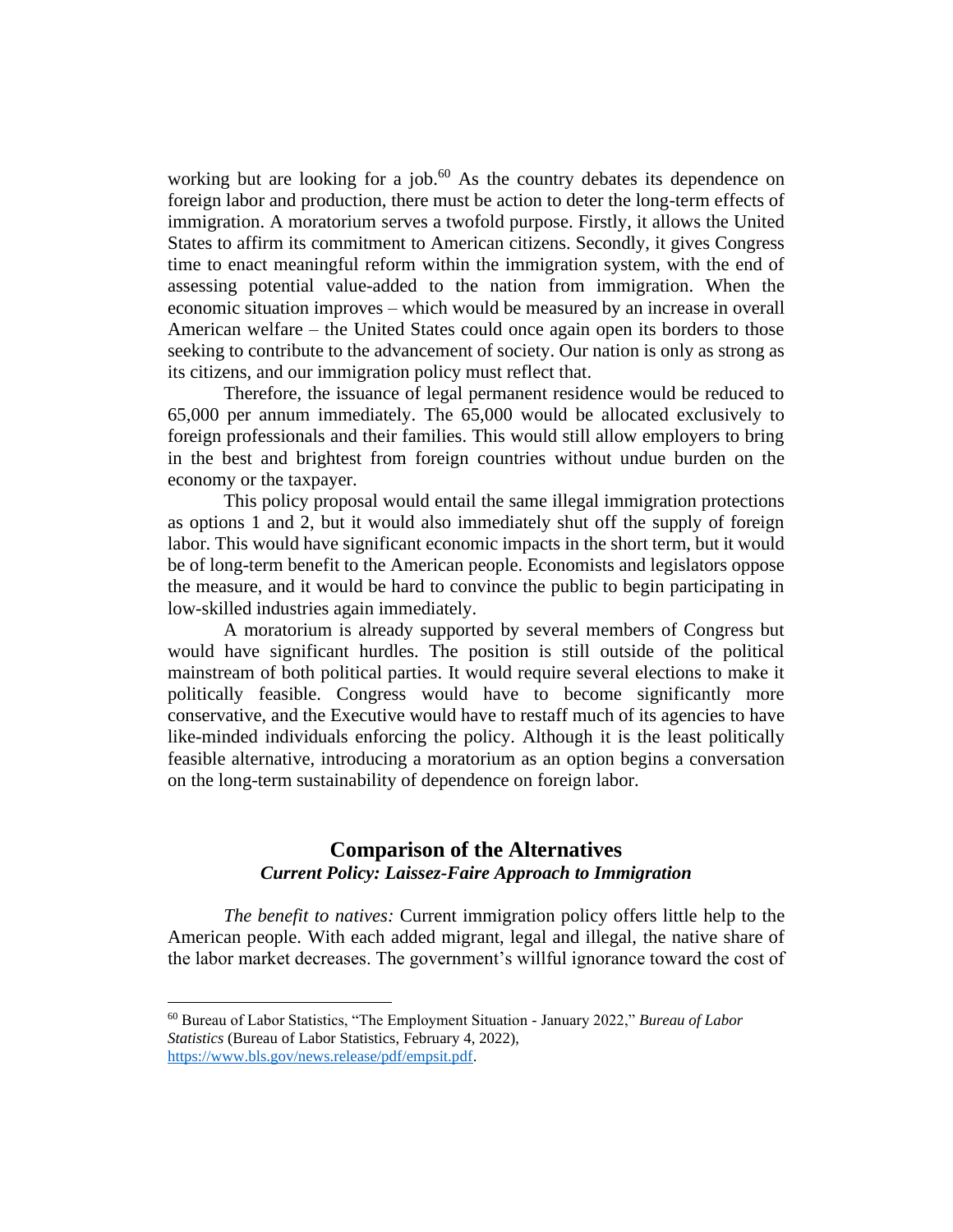immigration to native workers is alarming. The status quo does not offer an overall benefit to the native population.

*Economic output:* As mentioned above, the status quo framing is that higher population growth equals a higher GDP. In the context of the immediate outcomes of sustained immigration levels, we would most likely see an increase in GDP in the next few years. However, this would be layered with the effects that mass migration has on the welfare of the native working population. The question that policymakers and implementers must answer is whether the status quo benefits outweigh the costs. If we believe that the increase in economic growth from immigration is worth the adverse effects that it will have on the native population, then the policy must be pursued. Policymakers must exercise caution with this position, as most negative effects will be irreversible.

*Fiscal effects:* Federal, state, and local governments are all negatively impacted by the status quo immigration policy. The fiscal impacts of the status quo policy are sizeable. Maintaining current policy will hurt taxpayers and their children.

*Political feasibility:* Status quo policy is the most politically feasible alternative. Lawmakers and policy implementors are content with maintaining the status quo, as it prevents them from making tough political decisions that could be career-ending in some Congressional districts. Activists in the legislature and media are content with painting policymakers negatively if they highlight the negative impacts of immigration on the public. The Republican party establishment, though becoming increasingly hawkish on immigration, is satisfied with the status quo. These factors indicate that although there are many negative consequences to the current immigration policy, it will likely stay intact due to the unwillingness of the legislature to take up a meaningful reform.

## *Status Quo with Strict Law Enforcement*

*The benefit to natives:* Strictly enforcing the law on illegal immigration will significantly benefit low-skilled workers, who are most affected overall by the current immigration system. It will ease the burden that illegal immigrants put on the taxpayer and allow new economic opportunities for the low-skilled labor demographic.

*Economic output:* This plan would maintain the financial benefit provided by legal immigrants while eliminating the fiscal drain of illegal immigrants. Businesses would still be able to utilize high skilled workers, which contributes to economic growth and opportunity. The plan does not disrupt the current American dependence on foreign labor, but it will aid in dealing with the problems caused by illegal immigration, which are massive. Curtailing unlawful immigration while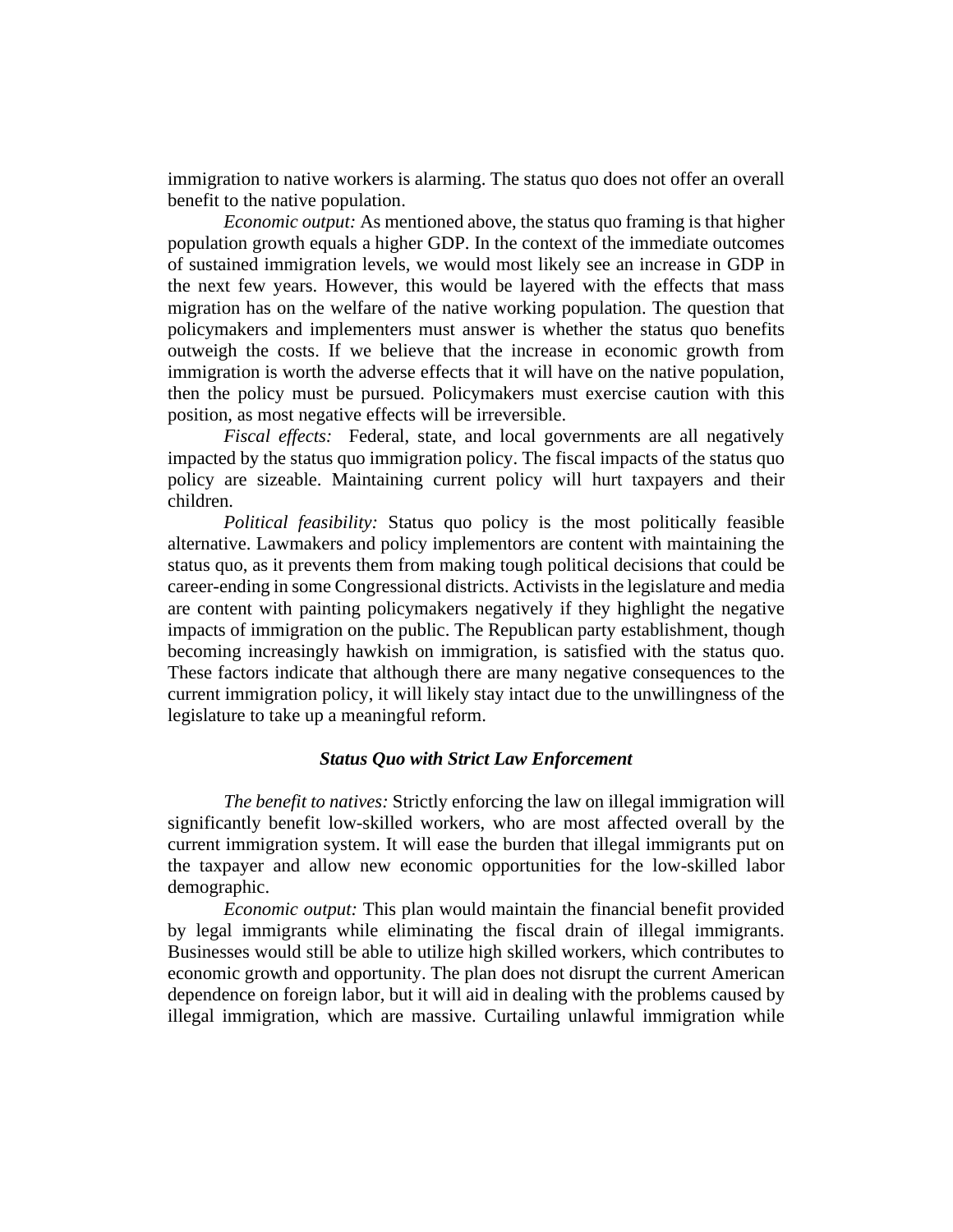maintaining current immigration quotas will benefit society overall, specifically the low-skilled labor force most impacted by immigration policy.

*Fiscal effects:* Enforcing the law on illegal immigration will benefit taxpayers. Camarota notes: "In April 2017, ICE estimated that the average cost per deportation was \$10,854 in FY 2016. The figure includes 'all costs necessary to identify, apprehend, detain, process through immigration court, and remove an alien.'" If the estimated 12 million illegals in the country are an accurate figure, it would cost approximately  $$130.2$  billion<sup>61</sup> to completely rid the United States of illegal aliens. This is not an insignificant figure. It is proportional to 1/7 of the defense budget for FY2021. Compared to the \$746.3 billion that illegals cost longterm, the one-time investment would be an overall benefit to taxpayers.<sup>62</sup> This policy proposal provides the most significant benefit to the economy and the taxpayer.

*Political feasibility:* It would be difficult to convince the Democratic party to support increased enforcement measures without tying it to amnesty. Amnesty was the main reason that SB. 744 of 2013 failed. The current Republican party orthodoxy is pro-legal immigration and anti-illegal immigration. President Trump's America First border policy platform is a significant reason for his election and massive turnout in 2020. It seems highly likely that Congress will have a Republican majority after the November midterm elections. President Biden, who currently expresses no intention of reforming the illegal immigration system, now garners low approval numbers.<sup>63</sup> Polls suggest that Republicans will retake the House of Representatives and the Senate in  $2022$ .<sup>64</sup> It is not immediately politically feasible, as Democrats have no desire to change the status quo, but it may be more politically feasible after the next two elections.

# *Immigration Reform: Prioritizing Merit-Based Immigration, Decreasing Visa Issuance and Family-Based Migration, and Increased Native Investment*

*The benefit to natives:* An increasing economic opportunity for natives while slowly eliminating foreign competition will benefit society. Of the policy alternatives, this one offers the most significant avenue for orienting the national economy toward helping Americans first while avoiding the complete elimination of dependence on

<sup>61</sup> Steven Camarota, "Deportation vs. the Cost of Letting Illegal Immigrants Stay," CIS.org, August 3, 2017, [https://cis.org/Report/Deportation-vs-Cost-Letting-Illegal-Immigrants-Stay#2.](https://cis.org/Report/Deportation-vs-Cost-Letting-Illegal-Immigrants-Stay#2)  $62$  Ibid.

<sup>63</sup> Monique Beals, "Biden Approval Rating Falls to New Low: Poll," The Hill, March 23, 2022, [https://thehill.com/homenews/administration/599350-biden-approval-rating-falls-to-new-low](https://thehill.com/homenews/administration/599350-biden-approval-rating-falls-to-new-low-survey/)[survey/.](https://thehill.com/homenews/administration/599350-biden-approval-rating-falls-to-new-low-survey/)

<sup>64</sup> Race to the White House, "2022 House Election Predictions - Chance of Democrats and Republicans Winning," Race to the WH, 2022, [https://www.racetothewh.com/house.](https://www.racetothewh.com/house)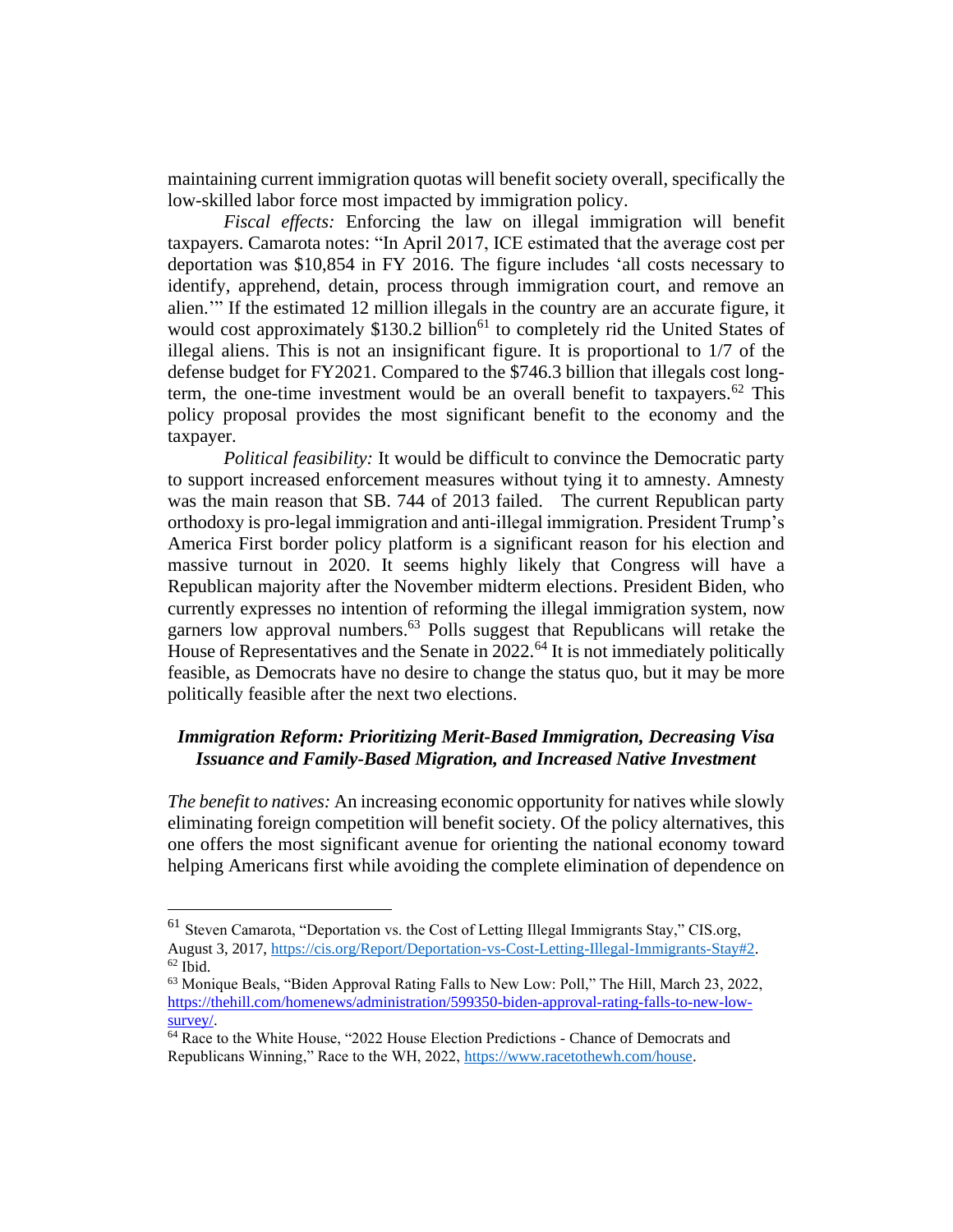foreign labor. There is a legitimate concern about the abilities of American workers and their ability to adapt to the modern economy. Because immigrants siphon wages and opportunities for natives, it would be better for the nation's long-term welfare to equip the American workforce to integrate into the modern economy. Phasing out dependence on foreign labor while training Americans to fill those roles through educational and vocational training will increase national prosperity, raise wages, and decrease income inequality.

*Economic output:* The long-term effects of removing migrant labor have not been thoroughly studied. We would assume that educating American workers to replace this dependence will offset any long-term instability that this measure would cause. Further, this policy alternative does not seek to destabilize the current economic system overnight. Businesses could lose profit due to increased revenue allocation to wages, which might affect the overall availability of profitable work. The assumption is that replacing migrant labor with native labor will be an overall benefit to society. More research is needed in this area.

*Fiscal effects:* Migrants who complete more than a High School education provide a net fiscal benefit of \$105,000 to society.<sup>65</sup> The federal government might see a decrease in future tax revenue due to removing highly skilled migrants from the system. At the same time, immigrants pay proportionately less state and local taxes than federal taxes while benefiting from the services those taxes fund – especially social services and public education. Overall, immigration increases public spending on infrastructure and social services due to the increased population burden.

*Political feasibility:* The political feasibility of this initiative is currently low due to the same reasons noted above. There is simply not enough support to take up a measure like this under the current regime. Further, there is no evidence that the GOP, historically the fiscally conservative party, would support an initiative that would require significant public spending. It would require several elections over a long time and would undoubtedly be a controversial piece of legislation. This proposal would immensely impact the next century and be a large-scale systemic reform. In an era of hyper-polarization and political instability, such initiatives might be too ambitious to have a tangible impact. The political feasibility of this measure is medium to low.

## *Indefinite Immigration Moratorium*

*The benefit to natives:* An immigration moratorium would be of extreme help to American workers. As our nation comes out of the pandemic, it must realize

<sup>65</sup> National Research Council, "The New Americans, P. 334, Table 7.5.," 1997.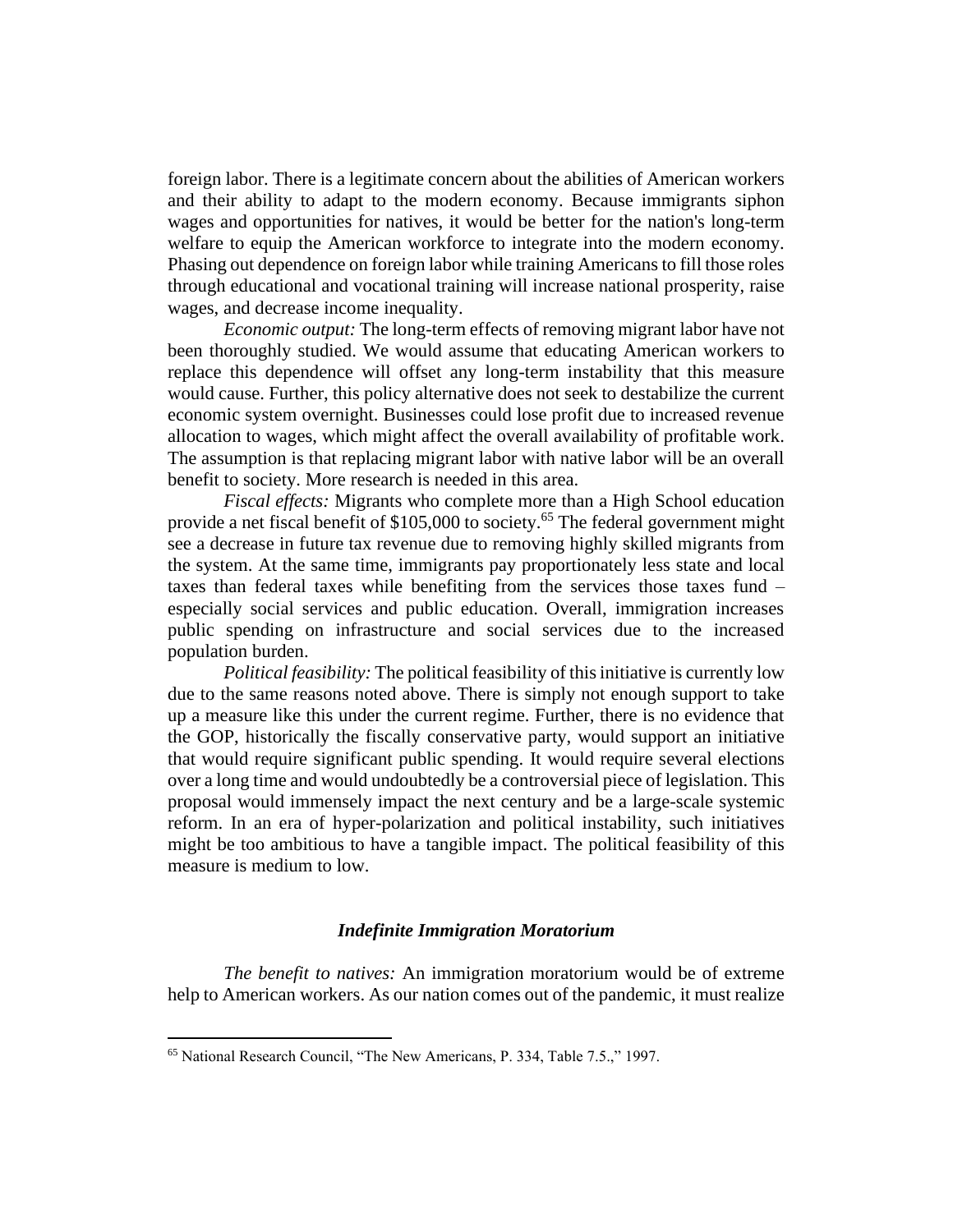that its reliance on foreign labor and manufacturing is not sustainable. A moratorium is needed to achieve a sustainable long-term economy that benefits natives. Natives would be immediately thrust into filling roles that immigrants were projected to fill. It is unclear if the country is ready for such an initiative. But, at a certain point, the government must decide when the nation has had enough immigration or if it will continue to bring new workers *ad infinitum*. We must affirm that we cannot give American prosperity to the world and that the national economy must benefit natives first. A moratorium is the best way to accomplish this.

*Economic output:* A moratorium would no doubt have significant economic impacts. It would decrease the number of high-skilled and low-skilled foreign workers that immediately contribute to the national economic output, affecting labor supply in many economic sectors. It would be an immediate phasing out of immigration but would not immediately remove migrant workers from the economy. The policy would allow migrants to finish the duration of their visas and would not seek to remove current Legal Permanent Residents. It would reduce the ever-increasing income inequality and allow working citizens of all demographic groups to reap the benefits of the national economy once again.

*Fiscal effects:* As noted above, halting immigration would reduce the strain on public services and provide relief to the taxpayers that fund the systems. It would allow the country to orient itself towards caring for the people already here and contribute to their overall prosperity. The costs of immigration are high; halting immigration would ease the burden on the American taxpayer and public services.

*Political feasibility:* For the foreseeable future, this policy is a non-starter politically. It has little to no support in the national legislature and would be highly controversial. The political feasibility of the measure is low.

### *Assessment and Recommendation*

This analysis recommends that doing something about immigration is better than doing nothing. It recognizes the political infeasibility of comprehensive immigration reform or an immigration moratorium. Maintaining current immigration levels while strictly enforcing the law on illegal immigration would reduce income inequality and boost wages for natives. However, this will not go far enough to address the problems caused by immigration. The era of mass migration must end. Based on the priorities laid out in this paper, terminating American dependence on foreign labor should be of the highest importance. This ideal will have to be long-term, as it is not politically feasible. The issues discussed in this analysis section are summarized in the appendix below.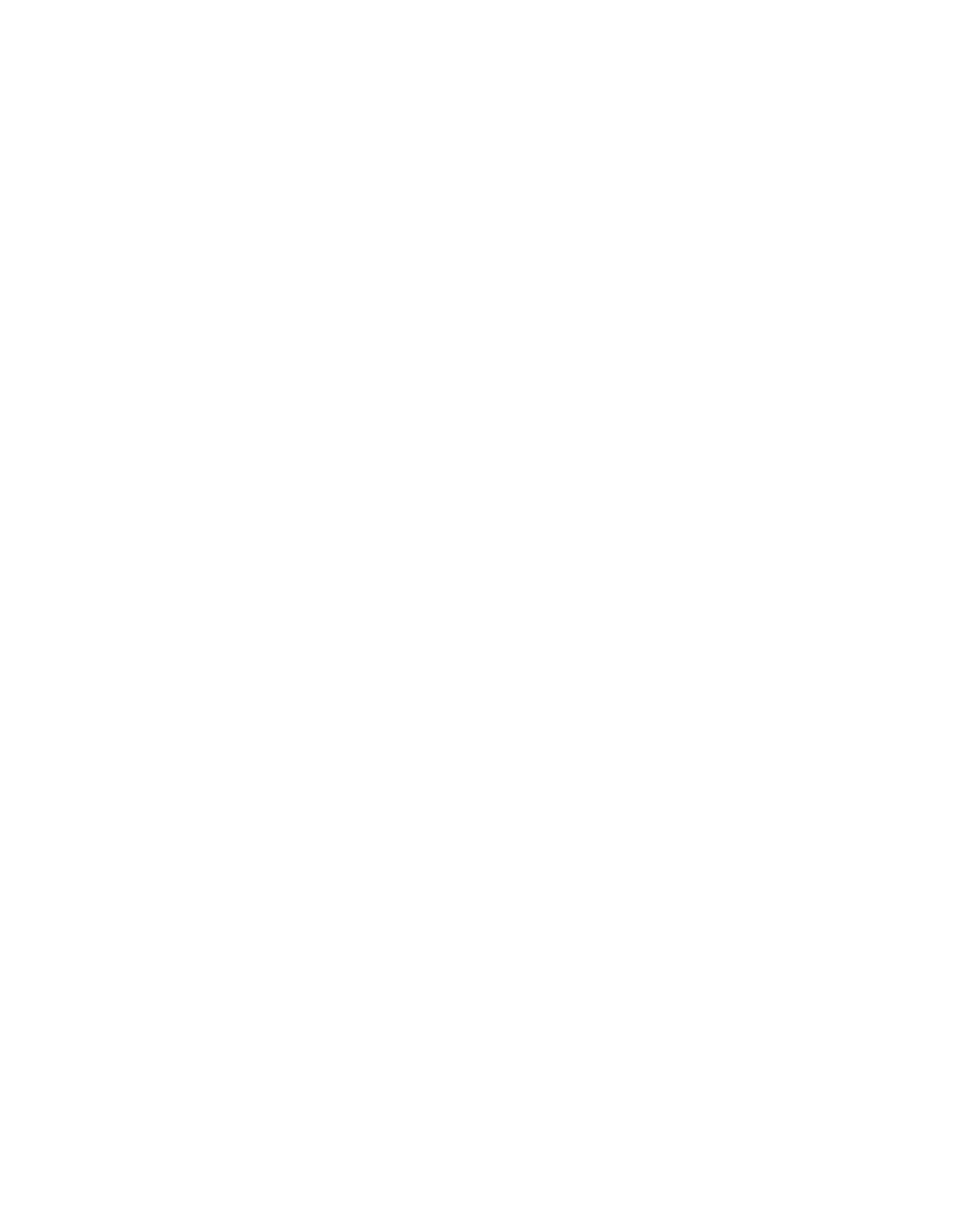#### **Appendix A**

| <b>Summary Comparison of Policy Alternatives for Addressing Immigration</b> |                                                      |                                                                                       |                                                                                                                                                                           |                                                                                                                                                              |
|-----------------------------------------------------------------------------|------------------------------------------------------|---------------------------------------------------------------------------------------|---------------------------------------------------------------------------------------------------------------------------------------------------------------------------|--------------------------------------------------------------------------------------------------------------------------------------------------------------|
|                                                                             | <b>Current</b><br><b>Policy</b>                      | Maintain<br><b>Current Quotas</b><br>with Strict Law<br><b>Enforcement</b>            | <b>Prioritizing Merit-Based</b><br><b>Immigration, Decreasing Visa</b><br><b>Issuance and Family-Based</b><br><b>Migration, and Increased</b><br><b>Native Investment</b> | <b>Indefinite Immigration</b><br>Moratorium                                                                                                                  |
| <b>Benefit</b><br>to<br><b>Natives</b>                                      | Low.<br>benefit<br>to<br>natives                     | Eases negative<br>effects on low<br>skilled workers                                   | Increases opportunities and<br>outcomes for natives in all<br>sectors                                                                                                     | Immediately eliminates<br>competition from foreign<br>labor                                                                                                  |
| <b>Economic</b><br>Output                                                   | Good for<br>economi<br>c output                      | Would harm<br>certain industries<br>that are<br>dependent on<br>low skilled labor     | Would burt industries<br>dependent on low-skilled labor.<br>Would, in theory, boost GDP<br>by prioritizing high-skilled<br>immigrants.                                    | Would have significant short-<br>term economic impact, but<br>would be beneficial in the<br>long run                                                         |
| <b>Fiscal</b><br><b>Effects</b>                                             | Costly to<br>taxpayer<br>s and the<br>governm<br>ent | Would remove<br>\$746.3 billion<br>fiscal drain that<br>illegals put on<br>the system | Would significantly ease the<br>fiscal burden that migrants put<br>on federal, state, and local<br>governments                                                            | Would ease the burden that<br>immigrants place on social<br>systems. Would potentially<br>lower tax revenues that<br>account for future immigrant<br>inflow. |
| <b>Political</b><br><b>Feasibility</b>                                      | High                                                 | Moderate-High                                                                         | Moderate-Low                                                                                                                                                              | Low                                                                                                                                                          |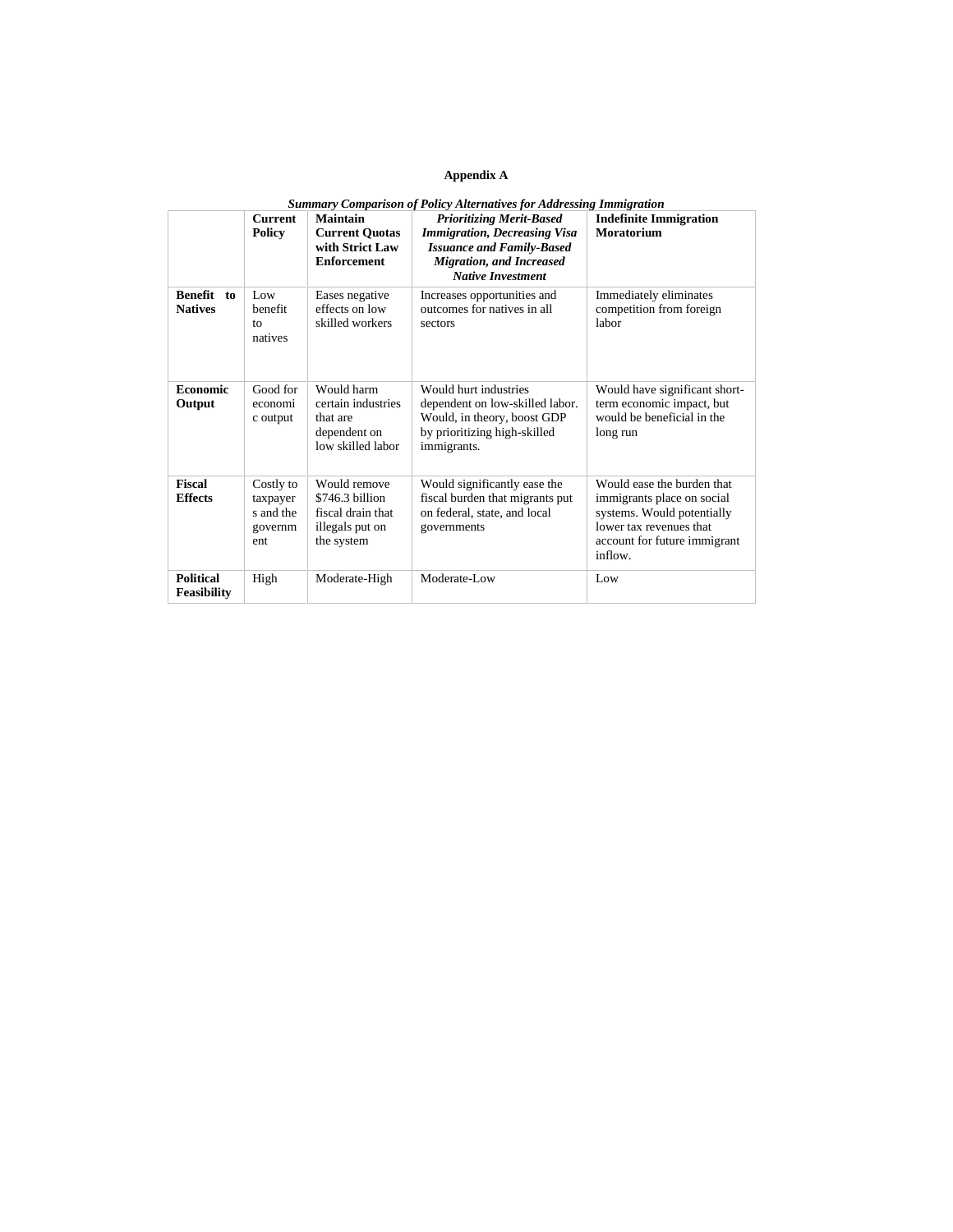## **Bibliography**

- American Immigration Council. "The Cost of Immigration Enforcement and Border Security." American Immigration Council, May 20, 2019. https://www.americanimmigrationcouncil.org/research/the-cost-ofimmigration-enforcement-and-border-security.
- Baker, Bryan. "Population Estimates Estimates of the Unauthorized Immigrant Population Residing in The," 2021. https://www.dhs.gov/sites/default/files/publications/immigrationstatistics/Pop\_Estimate/UnauthImmigrant/unauthorized\_immigrant\_popul ation\_estimates\_2015\_-\_2018.pdf.
- Beals, Monique. "Biden Approval Rating Falls to New Low: Poll." The Hill, March 23, 2022. https://thehill.com/homenews/administration/599350 biden-approval-rating-falls-to-new-low-survey/.
- Borjas, George. "Center for Immigration Studies Increasing the Supply of Labor Through Immigration Measuring the Impact on Native-Born Workers," 2004. https://cis.org/sites/cis.org/files/articles/2004/back504.pdf.
- Borjas, George J. "Immigration and Economic Growth." www.nber.org, May 13, 2019. https://www.nber.org/papers/w25836.
- Bureau of Labor Statistics. "FOREIGN-BORN WORKERS: LABOR FORCE CHARACTERISTICS," 2020.

https://www.bls.gov/news.release/pdf/forbrn.pdf.

- Bureau, US Census. "Local Population Changes and Nation's Racial and Ethnic Diversity." The United States Census Bureau, August 12, 2021. https://www.census.gov/newsroom/press-releases/2021/populationchanges-nations-diversity.html.
- Camarota, Steven, and Karen Zeigler. "Foreign-Born Population Hits Record 46.6 Million in January 2022." CIS.org, February 23, 2022.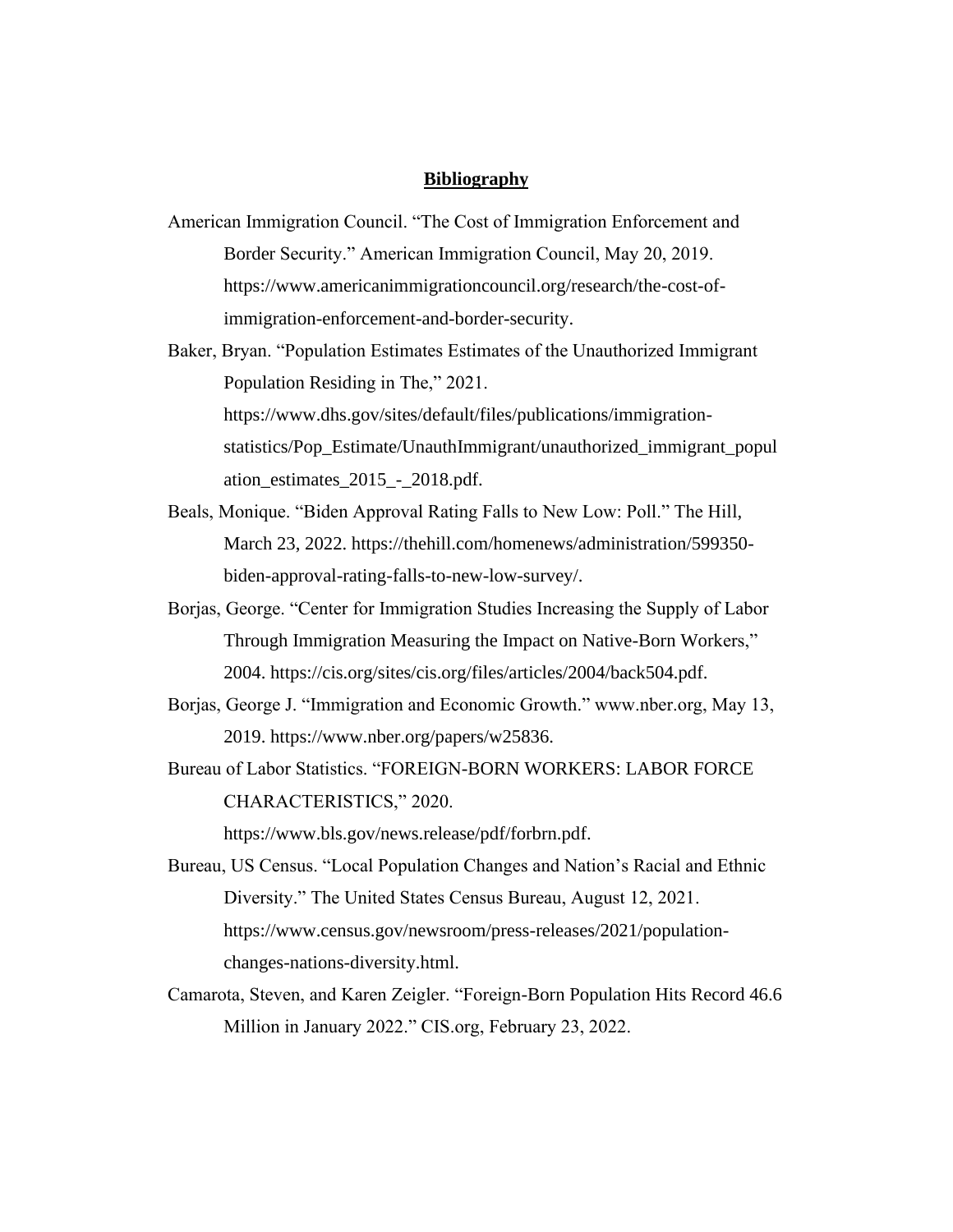https://cis.org/Camarota/ForeignBorn-Population-Hits-Record-466- Million-January-2022.

- Camarota, Steven. "Deportation vs. the Cost of Letting Illegal Immigrants Stay." CIS.org, August 3, 2017. https://cis.org/Report/Deportation-vs-Cost-Letting-Illegal-Immigrants-Stay#2.
- Camarota, Steven, Jason Richwine, and Karen Zeigler. "There Are No Jobs Americans Won't Do." CIS.org, 2018. https://cis.org/Report/There-Are-No-Jobs-Americans-Wont-Do.
- CDC. "Drug Overdose Deaths Remain High." www.cdc.gov, June 1, 2019. https://www.cdc.gov/nchs/fastats/suicide.htm.
- Customs and Border Patrol. "Southwest Land Border Encounters." U.S. Customs and Border Protection, November 15, 2021.

https://www.cbp.gov/newsroom/stats/southwest-land-border-encounters.

- Department of Homeland Security. "Review of and Interim Revision to Civil Immigration Enforcement and Removal Policies and Priorities." Department of Homeland Security, January 21, 2021. https://www.dhs.gov/sites/default/files/publications/21\_0120\_enforcement -memo\_signed.pdf.
- Department of Homeland Security. "Table 1. Persons Obtaining Lawful Permanent Resident Status: Fiscal Years 1820 to 2019," September 16, 2020. https://www.dhs.gov/immigration-statistics/yearbook/2019/table1.
- Economist/YouGov. "LIST of TABLES." *Institute of Development Studies Bulletin* 6, no. 2 (May 22, 2009): 2–3. https://doi.org/10.1111/j.1759- 5436.1974.mp6002001.x.
- Elmendorf, Douglas, and Congressional Budget Office. "CONGRESSIONAL BUDGET OFFICE," 2013. https://www.cbo.gov/system/files/113thcongress-2013-2014/costestimate/s744aspassed.pdf.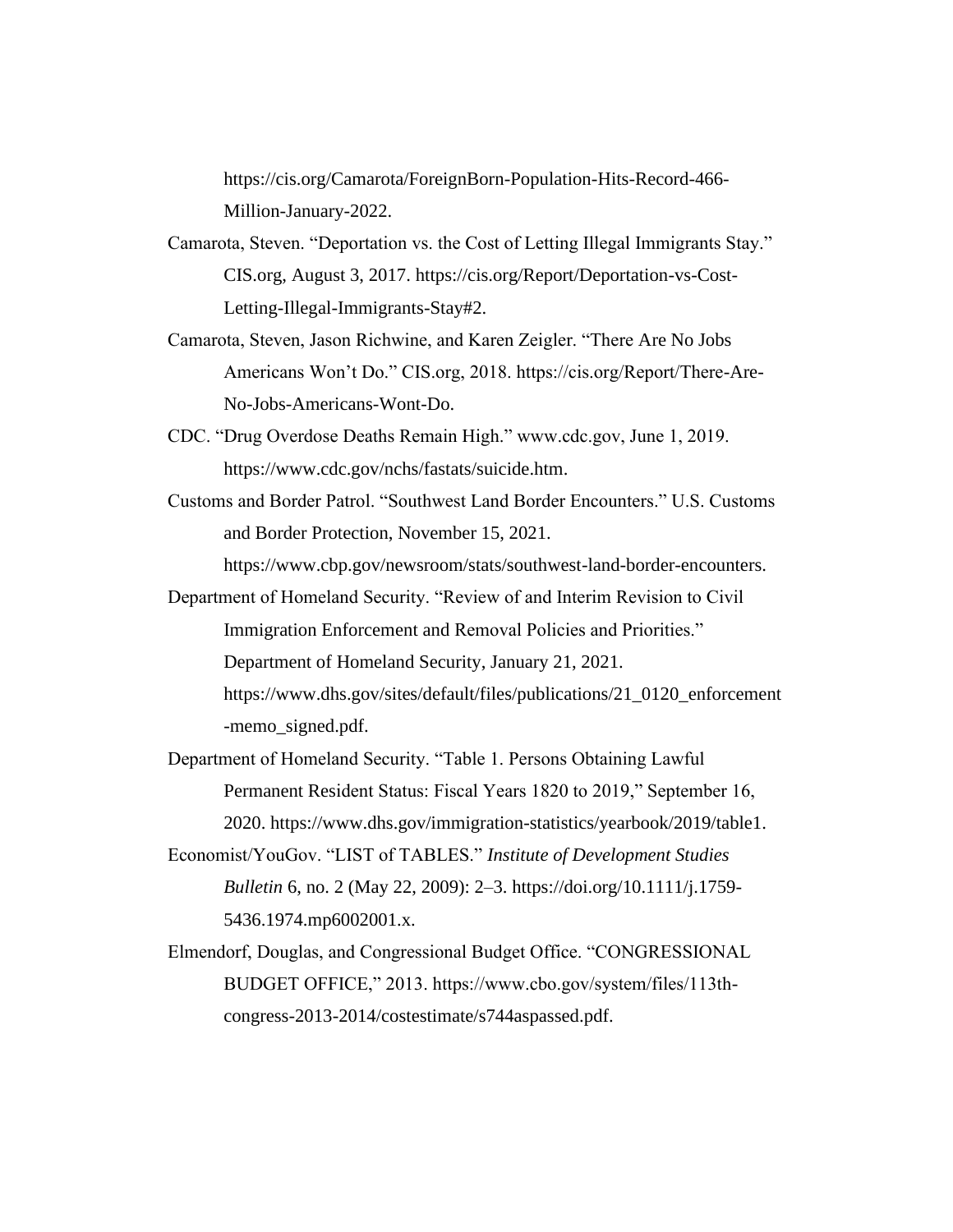———. "FastStats - Suicide and Self-Inflicted Injury." Centers for Disease Control and Prevention, 2019. https://www.cdc.gov/nchs/fastats/suicide.htm.

———. "FOREIGN-BORN WORKERS: LABOR FORCE

CHARACTERISTICS — 2020," 2020.

https://www.bls.gov/news.release/pdf/forbrn.pdf.

- Fox, Ben. "Trump Leaves Mark on Immigration Policy, Some of It Lasting." AP NEWS, December 30, 2020. https://apnews.com/article/joe-biden-donaldtrump-politics-immigration-united-statesa5bfcbea280a468b431a02e82c15a150.
- Hira, Ron. "New Data Show How Firms like Infosys and Tata Abuse the H-1B Program." Economic Policy Institute, February 19, 2015. https://www.epi.org/blog/new-data-infosys-tata-abuse-h-1b-program/.
- Hoban, Brennan. "Do Immigrants 'Steal' Jobs from American Workers?" Brookings. Brookings, August 24, 2017.

https://www.brookings.edu/blog/brookings-now/2017/08/24/do-

immigrants-steal-jobs-from-american-workers/.

- ———. "Immigrant Population Hits Record 46.2 Million in November 2021." CIS.org, December 20, 2021. https://cis.org/Camarota/Immigrant-Population-Hits-Record-462-Million-November-2021.
- Jackson, Richard. "300 Million Americans: What Does It Mean?" *Center for Strategic and International Studies*, October 18, 2006.
- Johnson, Kevin R, Raquel Aldana, Bill Ong Hing, Leticia M Saucedo, and Enid Trucios-Haynes. *Understanding Immigration Law*. Durham, North Carolina: Carolina Academic Press, 2019.
- Kammer, Jerry. "The Hart-Celler Immigration Act of 1965." CIS.org, 2017. https://cis.org/Report/HartCeller-Immigration-Act-1965.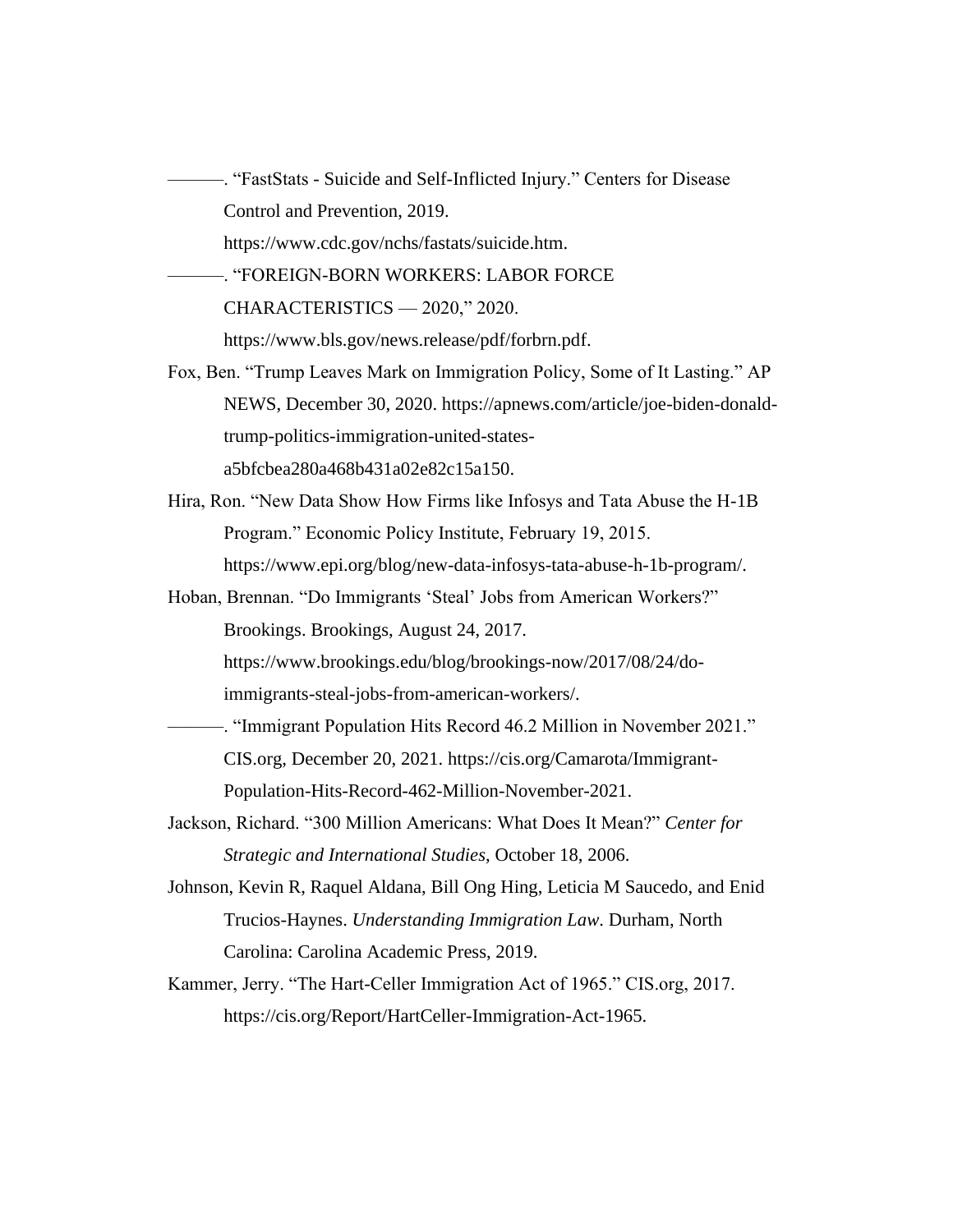- Katz, Lawrence F., and Alan B. Krueger. "The Rise and Nature of Alternative Work Arrangements in the United States, 1995–2015." *ILR Review* 72, no. 2 (December 19, 2018): 382–416. https://doi.org/10.1177/0019793918820008.
- Lazear, Edward P. "Diversity and Immigration." National Bureau of Economic Research Working Paper Series, April 1998. https://www.nber.org/papers/w6535.
- LII / Legal Information Institute. "8 U.S. Code § 1182 Inadmissible Aliens," n.d. https://www.law.cornell.edu/uscode/text/8/1182.
- McHugh, Patrick. "The Employment Situation of Immigrants and Natives in May 2021." CIS.org, July 19, 2021. https://cis.org/Report/Employment-Situation-Immigrants-and-Natives-May-2021.

National Research Council. "The New Americans, P. 334, Table 7.5.," 1997.

OpenSecrets. "US Chamber of Commerce PAC Contributions to Federal Candidates." OpenSecrets, March 22, 2021.

https://www.opensecrets.org/political-action-committees-pacs/uschamber-of-commerce/C00082040/candidate-recipients/2020.

- Osterman, Michelle, Brady Hamilton, Joyce Martin, Anne Driscoll, and Claudia Valenzuela. "Births: Final Data for 2020 Number of Births (Millions) Rate Number." *National Vital Statistics Reports* 70, no. 17 (2022). https://www.cdc.gov/nchs/data/nvsr/nvsr70/nvsr70-17.pdf.
- Passel, Jeffrey S, and D'Vera Cohn. "U.S. Population Projections: 2005-2050." Pew Research Center's Hispanic Trends Project. Pew Research Center's Hispanic Trends Project, February 11, 2008. https://www.pewresearch.org/hispanic/2008/02/11/us-populationprojections-2005-2050/.
- Peri, Giovani. "Can Immigration Solve the Demographic Dilemma? IMF F&D." www.imf.org, March 2020.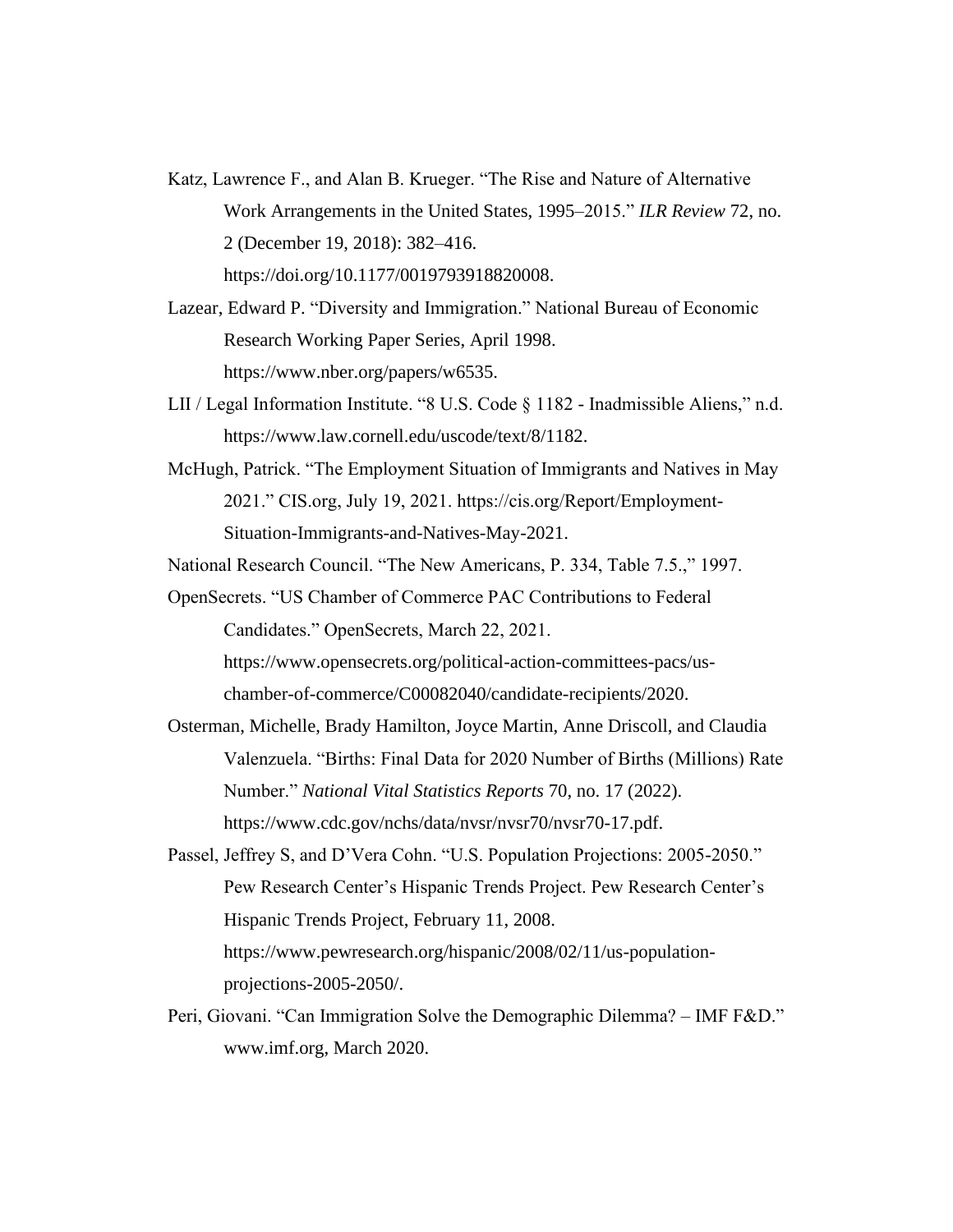https://www.imf.org/external/pubs/ft/fandd/2020/03/can-immigrationsolve-the-demographic-dilemma-peri.htm.

- Ph.D., Jason Richwine. "The Fiscal Cost of Unlawful Immigrants and Amnesty to the U.S. Taxpayer." The Heritage Foundation, 2013. https://www.heritage.org/immigration/report/the-fiscal-cost-unlawfulimmigrants-and-amnesty-the-ustaxpayer?utm\_source=Newsletter&utm\_medium=Email&utm\_campaign= Heritage%2BHotsheet.
- Race to the White House. "2022 House Election Predictions Chance of Democrats and Republicans Winning." Race to the WH, 2022. https://www.racetothewh.com/house.
- Rector, Robert, and Jason Richwine. "The Fiscal Cost of Unlawful Immigrants and Amnesty to the U.S. Taxpayer SPECIAL REPORT from the DOMESTIC POLICY STUDIES DEPARTMENT," 2013. https://thf\_media.s3.amazonaws.com/2013/pdf/sr133.pdf.
- Rubenstein, Edwin. "THE NEGATIVE ECONOMIC IMPACT of IMMIGRATION on AMERICAN WORKERS an NPG Forum Paper," 2016. https://npg.org/wpcontent/uploads/2016/02/2016NegativeEconomicImpactForumPaper.pdf.
- Schmitt, John, Elise Gould, and Josh Bivens. "America's Slow-Motion Wage Crisis: Four Decades of Slow and Unequal Growth." Economic Policy Institute, 2018. https://www.epi.org/publication/americas-slow-motionwage-crisis-four-decades-of-slow-and-unequal-growth-2/.
- Schumer, Charles E. "Text S.744 113th Congress (2013-2014): Border Security, Economic Opportunity, and Immigration Modernization Act." www.congress.gov, December 10, 2014. https://www.congress.gov/bill/113th-congress/senate-bill/744/text.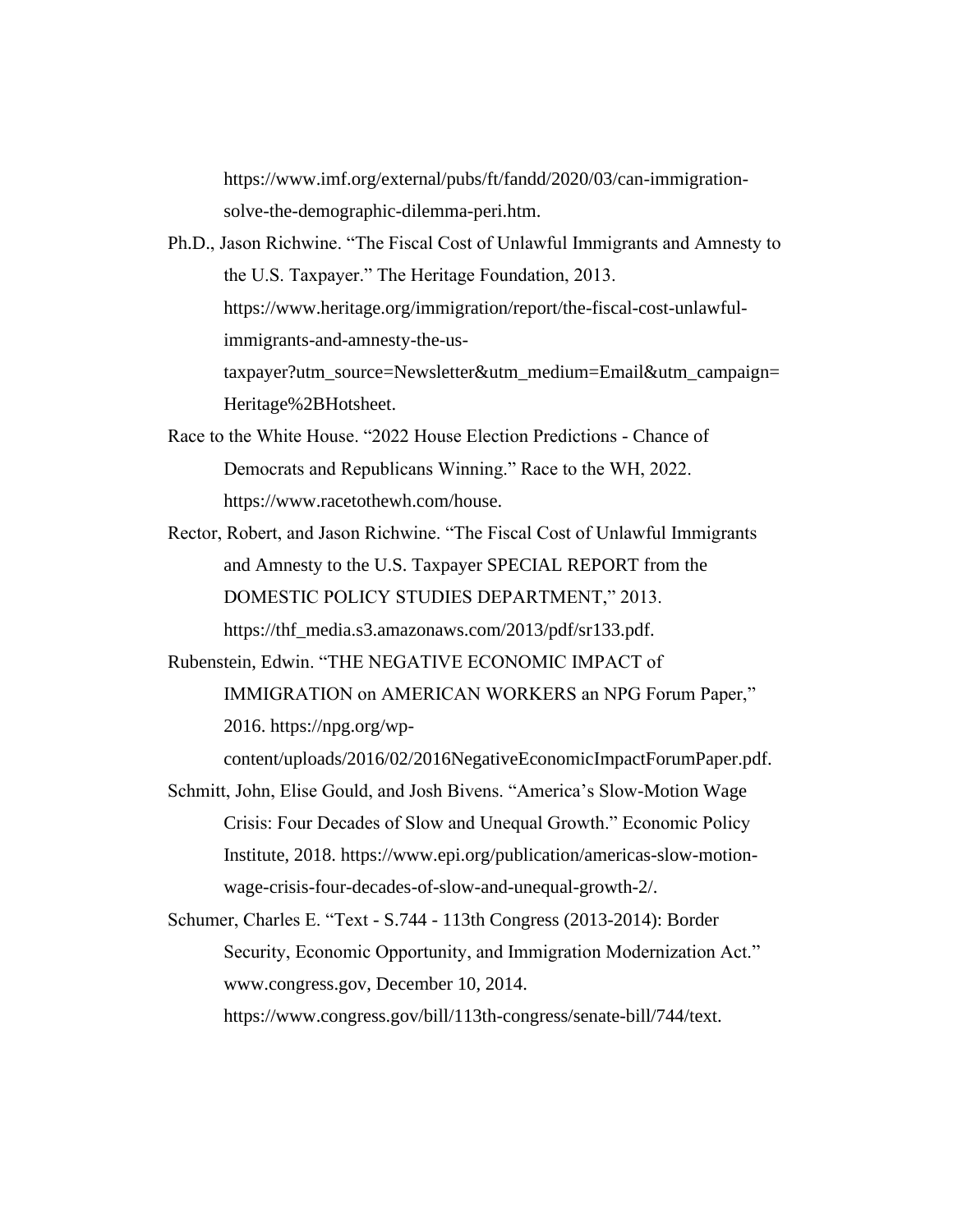- Scott, Robert E. "The Effects of NAFTA on US Trade, Jobs, and Investment, 1993–2013." *Review of Keynesian Economics* 2, no. 4 (2014): 429–41. https://ideas.repec.org/a/elg/rokejn/v2y2014i4p429-441.html.
- Security, Speaking. "Biden Wants More Money for ICE than Trump." Speaking Security, June 1, 2021. https://stephensemler.substack.com/p/biden-wantsmore-money-for-ice-than?s=r.
- Simcox, David, and John L. Martin. "The Costs of Immigration." CIS.org, 2018. https://cis.org/Report/Costs-Immigration.
- Simcox, David. "The Cost of the IRCA Amnesty after 10 Years." CIS.org, May 1, 1997. https://cis.org/Report/Cost-IRCA-Amnesty-After-10-Years.
- ———. "Table 6. Persons Obtaining Lawful Permanent Resident Status by Type and Major Class of Admission: Fiscal Years 2018 to 2020 | Homeland Security." www.dhs.gov, 2021. https://www.dhs.gov/immigrationstatistics/yearbook/2020/table6.
- "THE ECONOMIC EFFECTS of ADMINISTRATIVE ACTION on

IMMIGRATION," 2014.

- https://obamawhitehouse.archives.gov/sites/default/files/docs/cea\_2014\_e conomic\_effects\_of\_immigration\_executive\_action.pdf.
- ———. "The Employment Situation January 2022." *Bureau of Labor Statistics*. Bureau Of Labor Statistics, February 4, 2022.
	- https://www.bls.gov/news.release/pdf/empsit.pdf.
- ———. "The Employment Situation October 2020." *Bureau of Labor Statistics*. Bureau Of Labor Statistics, November 6, 2021.
	- https://www.bls.gov/news.release/pdf/empsit.pdf.
- ———. "The High Cost of Cheap Labor." CIS.org, August 25, 2004.
	- https://cis.org/Report/High-Cost-Cheap-Labor#fiscalpicture.
	- ———. "The New Americans, Table 6.4, Page 283.," 1997.